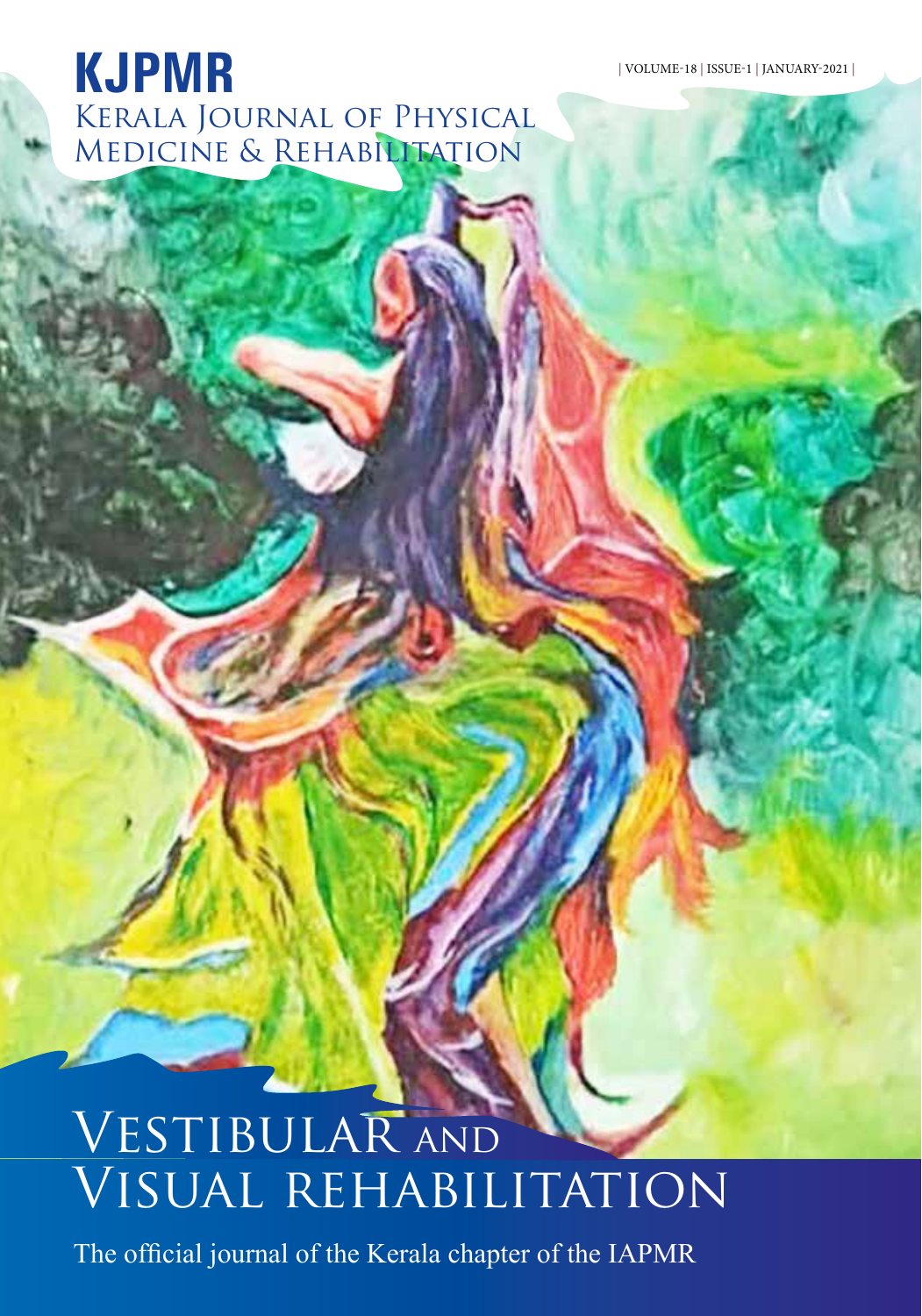

Dr. RAVI SANKARAN Associate Professor Amrita Institute of Medical Sciences

### FROM THE EDITOR'S DESK

This is the first year anniversary for KJPMR.<br>Occasionally a challenging topic comes up in<br>our publication cycle. Auditory, Vestibular,<br>and Visual Rehabilitation the theme for this release Occasionally a challenging topic comes up in our publication cycle. Auditory, Vestibular, and Visual Rehabilitation, the theme for this release, is such. Our invited author is a specialist in Vestibular rehabilitation. Dr Swapna has given us a nice guideline paper on the same. Dr Soumya shows us the value of audiology exams. Dr. Bineesh is in full form with two quizzes. We have a case report from Dr Sudheera. Our second survey results are announced with a small write-up. Dr Henry from CMC Vellore joins us with an editorial on running and viruses. I've written the story of how PMR got started in AIMS. Our multi-talented Dr Sudheera has provided the cover and back artwork

Our next issue's topic is Employment of the Disabled. If you haven't, perhaps you should contribute to the journal. Happy New year and pleasant reading.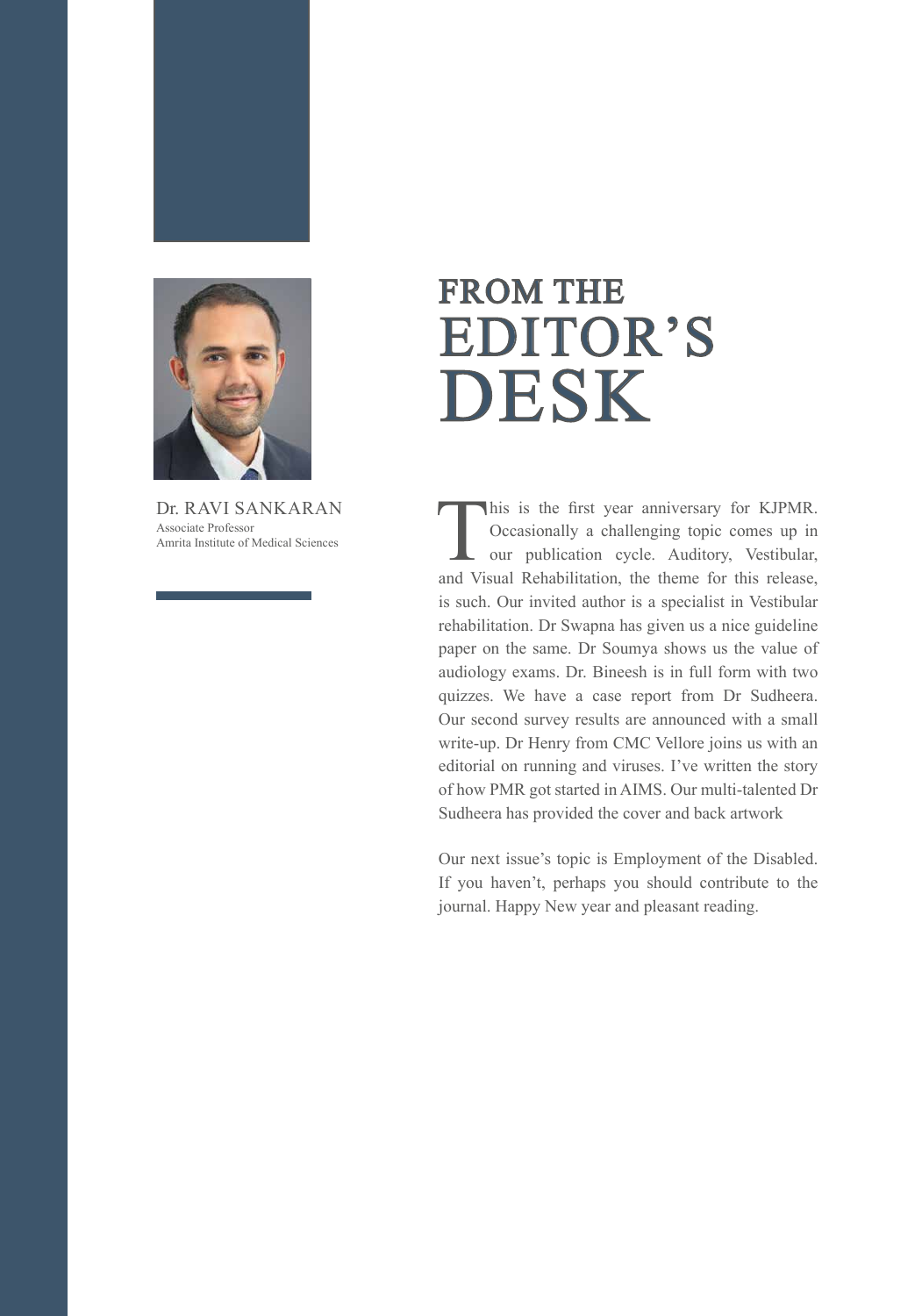### CONTENT

VOLUME-18 ISSUE-1 JANUARY 2021

04 Review of Guidelines in Vertigo

 $\frac{14}{\text{COMMINICATOR}}$   $\frac{17}{\text{COMMINICATOR}}$   $\frac{18}{\text{COMMINICATOR}}$ COMMUNICATOR Members in action

 $\bigcup_{\text{CLINICHN}}$   $\bigcup_{\text{CLINICI}}$ CLINICIAN The Unheard melodies

COMMUNICATOR My Rehab Diary

CLINICIAN

A Rare Complication Of Steroid Injection Given For Plantar Fasciitis. A Case Report

COMMUNICATOR PMR in Kerala survey

23 LEADER AND TEAM MEMBER Creating a space for yourself 26 PROFESSIONAL Viral run

28 PROFESSIONAL Tele-rehabilitation experiences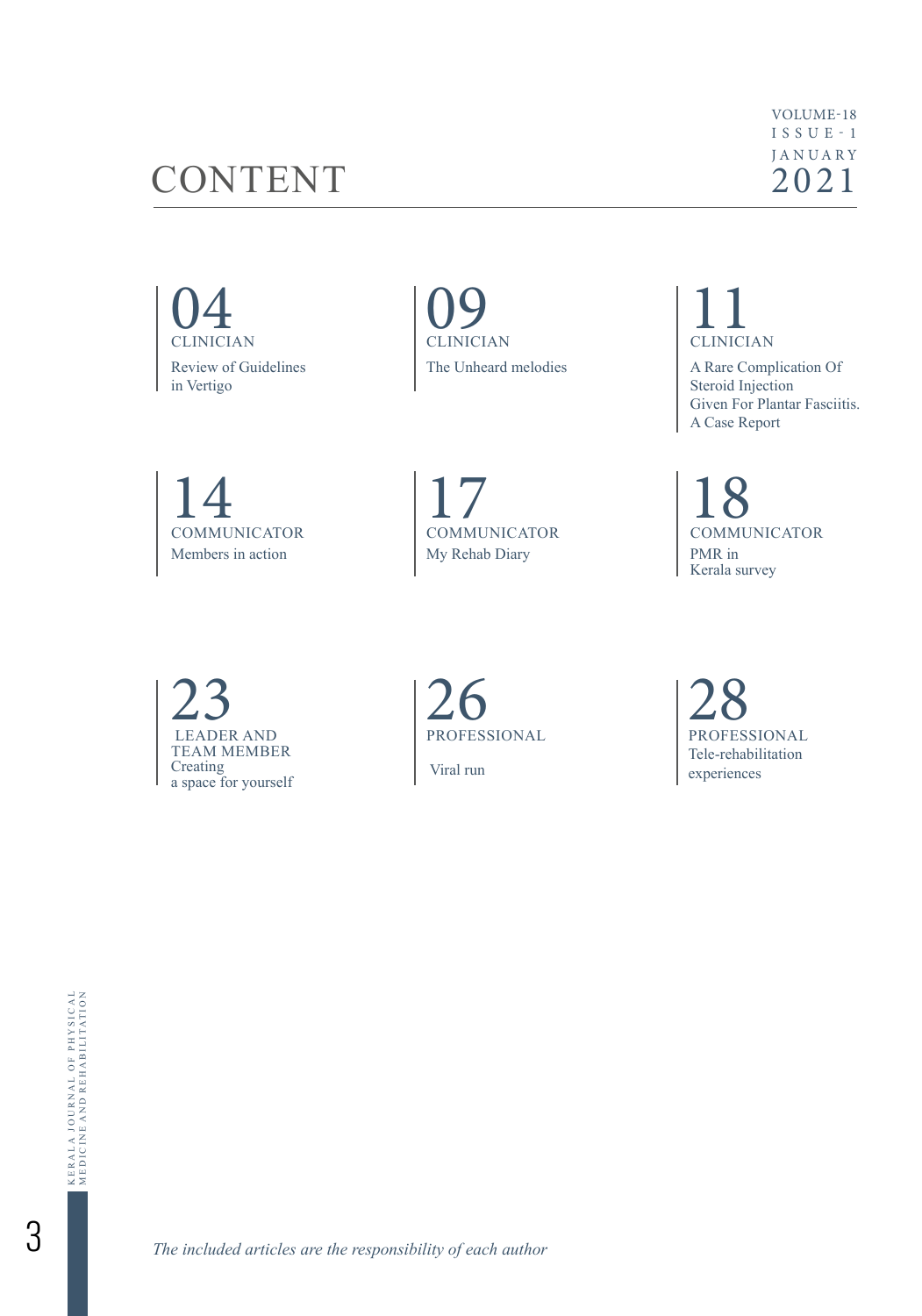# Review of Guidelines in Vertigo

*Author*

Dr Sapna Devarajan

*DPMR DNB, Physiatrist,* MESIARC ENT Hospital, Calicut

Dr. M. P. Manoj MS *(ENT) Otoneurologist and Cochlear Implant surgeon* MESIARC Calicut

### INTRODUCTION

This paper makes an attempt to discuss the guidelines of three major conditions that present with vertigo in an ENT clinical setting. BPPV, Meniere's disease and Migranous vertigo form most cases of rotatory vertigo presenting to the clinician. A clear understanding of guidelines will help us to initiate appropriate treatment methods and also to arrive at a quick diagnosis

### Vertigo and rehabilitation - concepts and theories

The finely tuned system of balance is unique for it's one very special nature. It is a system that never sleeps. Even when all your body functions are at the lowest ebb in NREM sleep, your balance system is constantly watching the environment- the real reason why you don't fall off your bed at night! Another ability of the system is the integration between the visual, labyrinthine, proprioceptive and cerebellar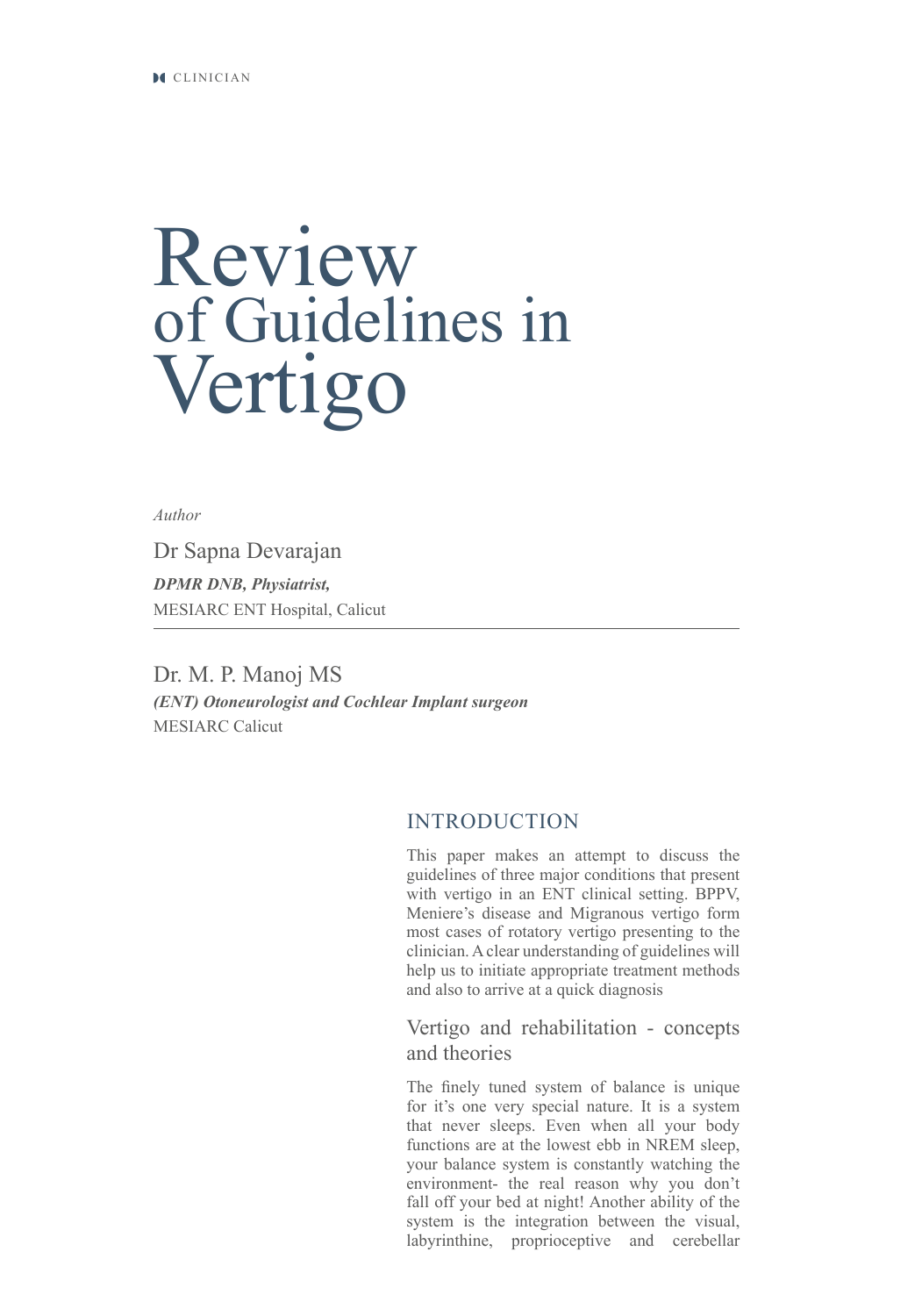functions, and the resilience in maintaining good function even if one, or sometimes two of these are lost. Many self-heal very well. Experimental animals with bilateral labyrinthine extirpation recovered balance in two to three weeks. Therein lies the importance of Rehabilitation in vertigo. All we need to do is to assist the compensatory mechanism.

### Benign Paroxysmal Positional Vertigo

### *Some of the key recommendations of the guide line include:*

- A strong recommendation for clinicians to diagnose posterior semicircular canal BPPV with an office-based diagnostic test (the Dix-Hallpike maneuver, detailed within the guideline).
- A recommendation for clinicians to also test patients for a second type of BPPV affecting the lateral semicircular canal when initial testing is not conclusive (using the supine roll test).
- Clinicians should differentiate BPPV from other causes of imbalance, dizziness, and vertigo.
- Clinicians should question patients with BPPV for factors that modify management including impaired mobility or balance, CNS disorders, a lack of home support, and increased risk for falling. These recommendations will help prevent some of the dangerous morbidities from BPPV.
- Clinicians should not obtain radiographic imaging or vestibular testing in a patient diagnosed with BPPV, unless the diagnosis is uncertain or there are additional symptoms or signs unrelated to BPPV that warrant testing.
- Clinicians should not routinely treat BPPV with vestibular suppressant medications such as antihistamines or benzodiazepines.
- For patients who are initial treatment failures, clinicians should evaluate them for persistent BPPV or underlying peripheral vestibular or CNS disorders.
- Clinicians should counsel patients regarding the impact of BPPV on their safety, the potential for disease recurrence, and the importance of follow-up.
- The guideline was created by a multidisciplinary panel of clinicians representing the fields of otolaryngology, audiology, emergency medicine, physical medicine and rehabilitation,

geriatrics, physical therapy, family physicians, neurology, and chiropractics.

- In 2017, AAO-HNS revised the guidelines on basis of further peer review and suggested the following
- Addition of a patient advocate to the guideline development group
- New evidence from 2 clinical practice guidelines, 20 systematic reviews, and 27 randomized controlled trials (RCTs)
- Emphasis on patient education and shared decision making
- Expanded action statement profiles to explicitly state quality improvement opportunities, confidence in the evidence, intentional vagueness, and differences of opinion
- Enhanced external review process to include public comment and journal peer review
- New algorithm to clarify decision making and action statement relationships
- New recommendation regarding canalith repositioning postprocedural restrictions
- Expansion of the recommendations regarding radiographic and vestibular testing
- Removal of the "no recommendation" for audiometric testing
- Addition of a diagnostic and treatment visual algorithm

### *The most relevant things to consider are:*

- 1. History and symptoms being the most important inputs for diagnosis
- 2. It is important to differentiate BPPV from other causes of positional vertigo
- 3. If horizontal canal BPPV is diagnosed by demonstrating rotatory torsional nystagmus with the head turned 45 degrees to the side and 30 degrees down, then Epley's Maneuver is done
- 4. If not, then Lateral canal BPPV is diagnosed by the supine roll test and if positive the "barbecue" roll maneuver is performed.
- 5. Radiological imaging, medication and post procedural position restriction is ordinarily not advised or recommended.
- 6. Stress has been made on patient education and counselling

KERALA JOURNAL OF PHYSICAL MEDICINE AND REHABILITATION

KERALA JOURNAL OF PHYSICAL<br>MEDICINE AND REHABILITATION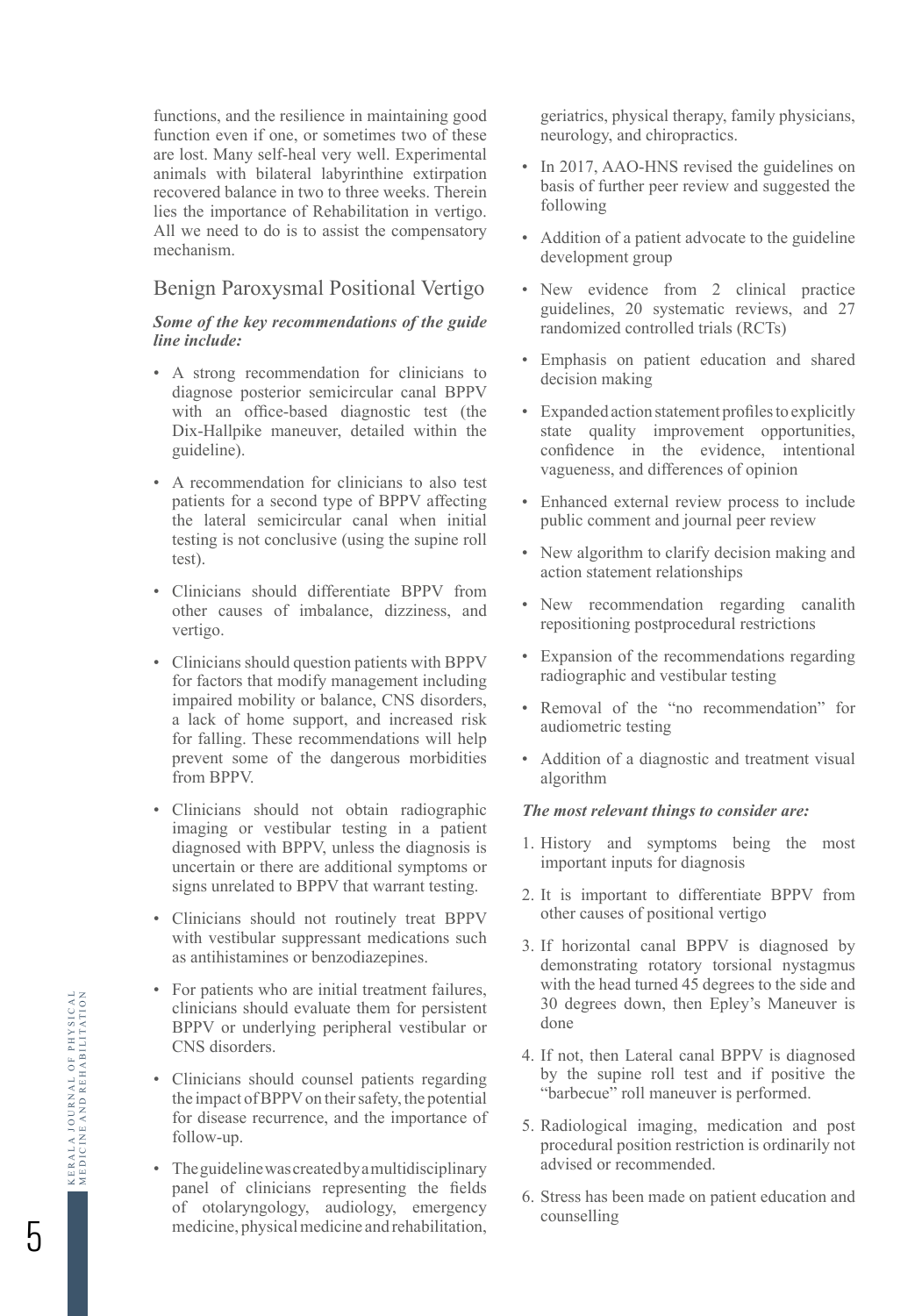7. A pictorial representation of the treatment algorithm is given below

### MENIERE'S DISEASE

### *Definite Meniere's Disease*

- Two or more spontaneous attacks of vertigo, each lasting 20 minutes to 12 hours
- Audiometrically documented fluctuating low - to midfrequency sensorineural hearing loss (SNHL) in the affected ear on at least 1 occasion before, during, or after 1 of the episodes of vertigo
- Fluctuating aural symptoms (hearing loss, tinnitus, or fullness) in the affected ear
- Other causes excluded by other tests

### *Probable Meniere's Disease*

- At least 2 episodes of vertigo or dizziness lasting 20 minutes to 24 hours
- Fluctuating aural symptoms (hearing loss, tinnitus, or fullness) in the affected ear
- Other causes excluded by other tests

### DIAGNOSIS OF MENIERE'S DISEASE

Clinicians should diagnose definite or probable Meniere'sdisease in patients presenting with 2 or more episodes of vertigo lasting 20 minutes to 12 hours (definite) or up to 24 hours (probable) and fluctuating or nonfluctuating sensorineural hearing loss, tinnitus, or pressure in the affected ear, when these symptoms are not better accounted for by another disorder.

### ASSESSING FOR VESTIBULAR MIGRAINE:

Clinicians should determine if patients meet diagnostic criteria for vestibular migraine when assessing for Meniere's disease.

### AUDIOMETRIC TESTING:

Clinicians should obtain an audiogram when assessing a patient for the diagnosis of Meniere's disease

### UTILITY OF IMAGING:

Clinicians may offer magnetic resonance imaging (MRI) of the internal auditory canal and posterior fossa in patients with possible Me ́nie`re's disease and audiometrically verified asymmetric sensorineural hearing los

### VESTIBULAR OR ELECTROPHYSIOLOGIC TESTING:

Clinicians should not routinely order vestibular

function testing or electrocochleography (ECochG) to establish the diagnosis of Meniere's disease

### PATIENT EDUCATION:

Clinicians should educate patients with Meniere's disease about the natural history, measures for symptom control, treatment options, and outcome

### SYMPTOMATIC MANAGEMENT OF VERTIGO:

Clinicians should offer a limited course of vesti bular suppressants to patients with Meniere's seformanagementofvertigoonlyduringMeniere's disease attacks.

### SYMPTOM REDUCTION AND PREVENTION:

Clinicians should educate patients with Meniere's disease on dietary and lifestyle modifications that may reduce or prevent symptoms.

### ORAL PHARMACOTHERAPY FOR MAINTENANCE:

Clinicians may offer diuretics and/or betahistine for maintenance therapy to reduce symptoms or prevent Meniere's disease attacks.

### POSITIVE PRESSURE THERAPY:

Clinicians should not prescribe positive pressure therapy to patients with Meniere's disease

### INTRATYMPANIC STEROID THERAPY:

 Clinicians may offer, or refer to a clinician who can offer, intratympanic (IT) steroids to patients with active Meniere's disease not responsive to non invasive treatment.

### INTRATYMPANIC GENTAMICIN THERAPY:

Clinicians should offer, or refer to a clinician who can offer, intratympanic (IT) gentamicin to patients with active Meniere's disease not responsive to non ablative therapy.

### SURGICAL ABLATIVE THERAPY:

Clinicians may offer, or refer to a clinician who may offer, labyrinthectomy in patients with active Meniere's disease who have failed less definitive therapy and have non-usable hearing

### ROLE OF VESTIBULAR THERAPY FOR CHRONIC IMBALANCE:

Interictal instability and following ablative therapy: Clinicians should offer vestibular rehabilitation/physical therapy for Meniere's disease patients with chronic imbalance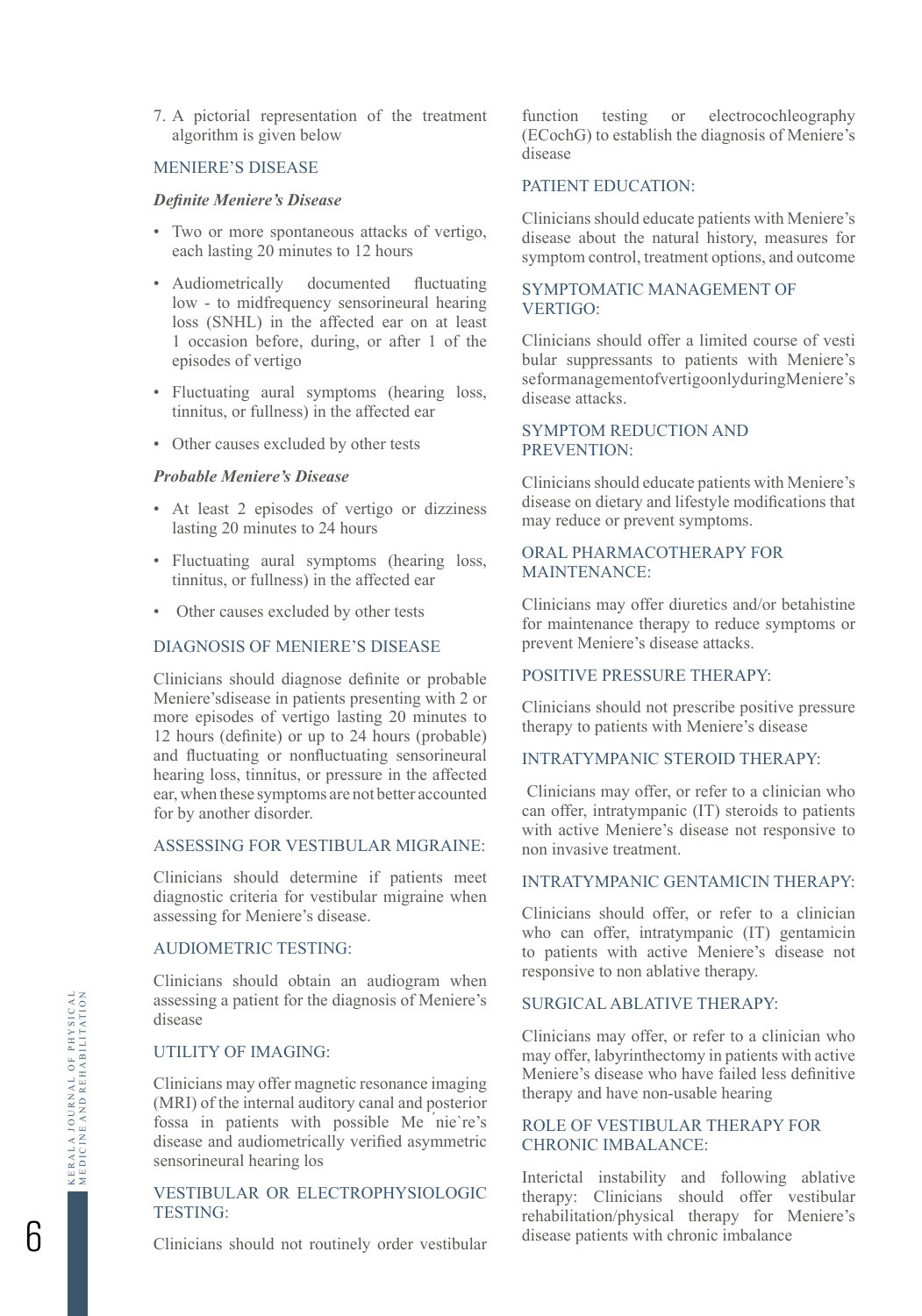### ROLE OF VESTIBULAR THERAPY FOR ACUTE VERTIGO:

Clinicians should not recommend vestibular rehabilitation/physical therapy for managing acute vertigo attacks in patients with Meniere's disease.

### COUNSELING FOR AMPLIFICATION AND HEARING ASSISTIVE TECHNOLOGY:

Clinicians should counsel patients, or refer to a clinician who can counsel patients, with Meniere's disease and hearing loss on the use of amplification and hearing assistive technology

### PATIENT OUTCOMES:

Clinicians should document resolution, impro vement, or worsening of vertigo, tinnitus, and hearing loss and any change in quality of life in patients with Meniere's disease after treatment.

### **Migrainous vertigo**

- 1. Vestibular migraine
- A. At least 5 episodes with vestibular symptomsof moderate or severe intensity , lasting5 min to 72 hours
- B. Current or previous history of migraine with or with- out aura according to the International Classification of Headache Disorders (ICHD)
- C. One or more migraine features with at least 50% of the vestibular episodes:
- headache with at least two of the following characteristics: one sided location, pulsating quality, moderate or severe pain intensity, aggravation by routine physical activity
- photophobia and phonophobia
- visual aura
- D. Not better accounted for by another vestibular or ICHD diagnosis
- 2. Probable vestibular migraine
- A. At least 5 episodes with vestibular symptomsof moderate or severe intensity , lasting 5 min to 72 hours
- B. Only one of the criteria B and C for vestibular migraine is fulfilled (migraine history or migraine features during the episode)
- C. Not better accounted for by another vestibular or ICHD diagnosis

Vestibular symptoms, as defined by the Barany Society's Classification of Vestibular Symptoms and qualifying for a diagnosis of vestibular migraine, include

• spontaneous vertigo including

- o internal vertigo, a false sensation of selfmotion, and
- o external vertigo, a false sensation that the visual surround is spinning or flowing,
- positional vertigo, occurring after a change of head position,
- visually-induced vertigo, triggered by a complex or large moving visual stimulus
- head motion-induced vertigo, occurring during head motion
- head motion-induced dizziness with nausea. Dizziness is characterized by a sensation of disturbed spatial orientation. Other forms of dizziness are currently not included in the classification of vestibular migraine.

Vestibular symptoms are rated "moderate" when they interfere with but do not prohibit daily activities and "severe" if daily activities cannot be continued

Duration of episodes is highly variable: About 30% of patients have episodes lasting minutes, 30% have attacks for hours and another 30% have attacks over several days. The remaining 10% have attacks lasting seconds only, which tend to occur repeatedly during head motion, visual stimulation, or after changes of head position. In these patients, episode duration is defined as the total period during which short attacks recur. At the other end of the spectrum, there are patients who may take four weeks to fully recover from an episode. However, the core episode rarely exceeds 72 hours

### **Relation to benign paroxysmal vertigo of childhood**

While vestibular migraine may start at all ages, the ICHD specifically recognizes an early manifestation called benign paroxysmal vertigo of childhood. The diagnosis requires five episodes of severe vertigo, occurring without warning and resolving spontaneously after minutes to hours. Benign paroxysmal vertigo of childhood is regarded as one of the precursor syndromes of migraine. Therefore, previous migraine headaches are not required for diagnosis

### **Chronic vestibular migraine**

A chronic variant of vestibular migraine has been reported . A distinction between chronic vestibular migraine and comorbid psychiatric dizziness syndromes seems particularly challenging in these patients . In the future, following additional research, chronic vestibular migraine may become a formally recognized category of a revised classification.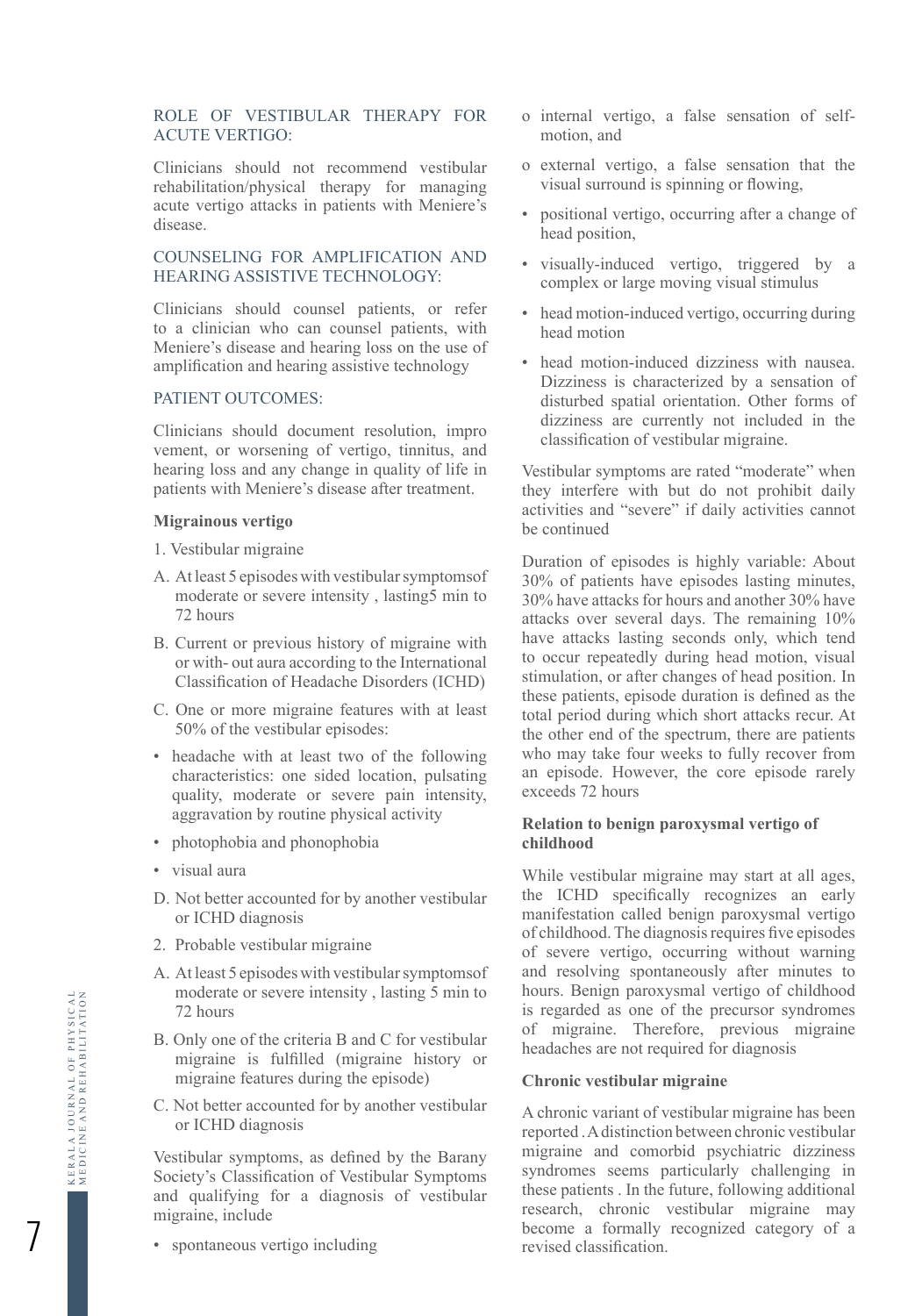### **Response to antimigraine medication**

A favourable response to anti-migraine drugs may support the suspicion of an underlying migraine mechanism. However, the apparent efficacy of a drug may be influenced by confounding factors including spontaneous improvement, placebo response, and multiple drug effects So far, the evidence for treating vestibular migraine with anti-migraine drugs is insufficient as it is based on uncontrolled clinical case series rather than randomized controlled trials

The quality of the data on vestibular migraine management is still relatively poor, despite its enormous importance in daily practice. The first step should always be to give the patient a diagnosis and for the patient to accept this diagnosis. Although the condition can have a considerable psycho-social impact, it is medically benign and some patients are happy to receive an explanation for their symptoms and do not ask for treatment. However, treatment is often required and the choice of drugs is mainly guided by the frequency of the attacks and the side effect profile

It is important to consider comorbidities, such as arterial hypertension or hypotension, anxiety and depression, asthma and body weight, and to establish if vertigo and headaches are equally distressing or whether one is more pronounced than the other.

The mainstay of medical treatment for vestibular migraine appears to be betablockers, but must be avoided in asthma. If there is co existent depression, amitryptiline is a good choice. Flunarizine acts quickly, but side effect profiles like weight gain, depression and extrapyramidal effects limits its use.

### **Anxiety and Vertigo**

Vestibular migraine and Meniere's disease seem to be the vestibular disorders with the highest risk of secondary psychiatric complications, mainly anxiety [Eckhardt-Henn et al. 2008]. Along this line, the term 'MARD' (migraine anxiety related dizziness) was proposed [Furman et al. 2005]

In patients with MARD in whom balance symptoms predominate, a combination of an antidepressant, such as imipramine, and a benzodiazepine, such as clonazepam, is recommended. For patients with MARD in whom anxiety symptoms predominate, a selective serotonin reuptake inhibitor, such as paroxetine or sertraline, is preferred. Vestibular rehabilitation might be beneficial, particularly in patients with additional space and motion discomfort.

### **CONCLUSION**

There are fewer conditions that can cause more distress and suffering to people than vertigo. Many are previously healthy and find that this limits whatever they do in everyday life. Since most conditions causing vertigo are thankfully benign and not life-threatening, it is important to give the maximum possible benefit with minimum possible medication and investigations. Herein lies the importance of proper guidelines in the management of vertigo. From perusal of standard guidelines across the world, it is clear that most of these conditions can be managed with a structured protocol and rehabilitation exercises and occasional medications.

BPPV guidelines specifically instruct the clinician to use no medications unless for nausea and to avoid investigations and rely on clinical assessment alone. The various rehabilitative exercises alone are enough to give quick and lasting relief to the patient. Meniere's disease guidelines recently released tell us to use an algorithm to decide the path taken to give optimum benefit to the suffering patient and to use interventional procedures only when necessary. The indication of intratympanic medication and surgery to destroy the offending labyrinth are clearly laid out. For nearly all people, return to active work is aided by vestibular exercises. The enigma of vestibular migraine is now unravelled by the Barany society guidelines for clear diagnosis and management for this often confused diagnosis.

This paper has attempted to review the most accepted guidelines for the most common diagnosis of vestibular vertigo. For sake of brevity, other conditions and the central causes of vertigo and instability have been omitted.

### **REFERENCES**

- 1. Clinical Practice Guideline: Benign Paroxysmal Positional Vertigo (Update) Neil Bhattacharyya, MD Otolaryngology–Head and Neck Surgery2017, Vol. 156(3S) S1–S47© American Academy of Otolaryngology—Head and Neck Surgery Foundation 2017
- 2. Clinical Practice Guideline: Meniere's Disease Gregory J. Basura, MD, PhD Otolaryngology–Head and Neck Surgery2020, Vol. 162(2S) S1–S55Ó American Academy of Otolaryngology–Head and Neck Surgery Foundation 2020
- 3. Management of vestibular migraine Alexandre R. BisdorffTher Adv NeurolDisord(2011) 4(3) 183-191
- 4. Migraine anxiety related dizziness (MARD): a new disorder? J M Furman, C D Balaban, R G Jacob, D A Marcus, J NeurolNeurosurg Psychiatry 2005;76:1–8. doi: 10.1136/jnnp.2004.048926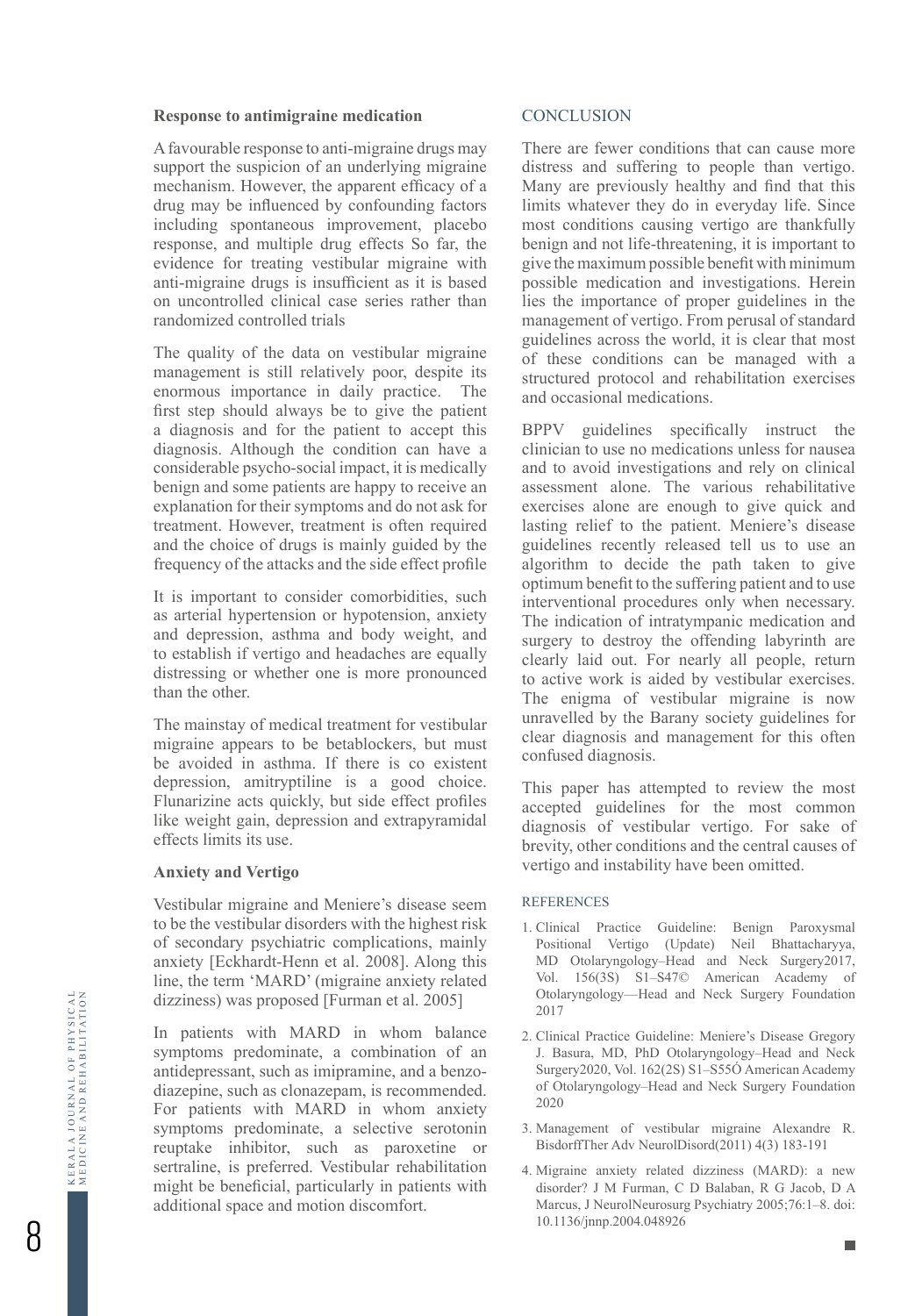### The Unheard Melodies

Dr. Soumya Viswanath, *Consultant Physiatrist* NIARC, Kozhikode.

"Oh, you men who think or say that I am malevolent, stubborn or misanthropic, how greatly do you wrong me. You do not know the secret cause which makes me seem that way to you. Oh, how harshly was I flung back by the doubly sad experience of my bad hearing" - Ludwig Van Beethoven

The six year old fairy in the yellow frilled frock with white polka dots and a matching bow smiled brightly at me. She was N, my first patient in the cerebral palsy clinic that day. They had drove over 100 kilometres early in the morning to reach the outpatient clinic. But that didn't seem to tire her out or dampen her spirits. She walked towards me with an unsteady gait, hugged me grinning from ear to ear and gave a peck on my cheek pointing to the toys on my table. She was the only child of a young couple who belonged to a lower middle class family. She was diagnosed with spastic diplegia and had been undergoing various interventions& procedures including a stem cell transplantation, since young age.

When I asked for her name, she stared at my face still with that wide smile and mumbled something which I was unable to comprehend. Her mother informed me that her speech was limited to few words which were unclear,that she resorts to gestures for communication. She hadn't had any schooling till now because her parents wanted to achievewalking before schooling which had been attained now. She still couldn't goto a normal school because of the fact that she had no speech. Parents also complained that she had been throwing more tantrums, getting easily irritable, showing other behavioural issues for reasons they couldn't make out.As she was getting older, they were finding it more difficult to communicate with her or to understand her exact needs.

While going through the thick ledger of her previous medical records, I searched for the audiological evaluation details. At last I found a screening OAE result scribbled at one corner of the birth discharge card. It said refer in the right ear and pass in the left ear. Parents were unaware of any of these things or about the need of a follow up. They never suspected a hearing loss in their child as every problem she had was attributed to cerebral palsy. They had been to multiple doctors all through these years and she never had a complete audiological evaluation as she was a child with cerebral palsy and was bound to have a speech problem. She had undergone speech therapy sessions for years and was labelled to have ADHD as she was not attentive in the sessions.

A detailed audiological assessment showed that she had profound hearing loss in the right ear and moderate to severe in the left ear. After the hearing aid trial, aid was fitted in both the ears and the speech language pathologist started to work on from the initial pre linguistic skills. Within a few months her vocabulary improved. Her so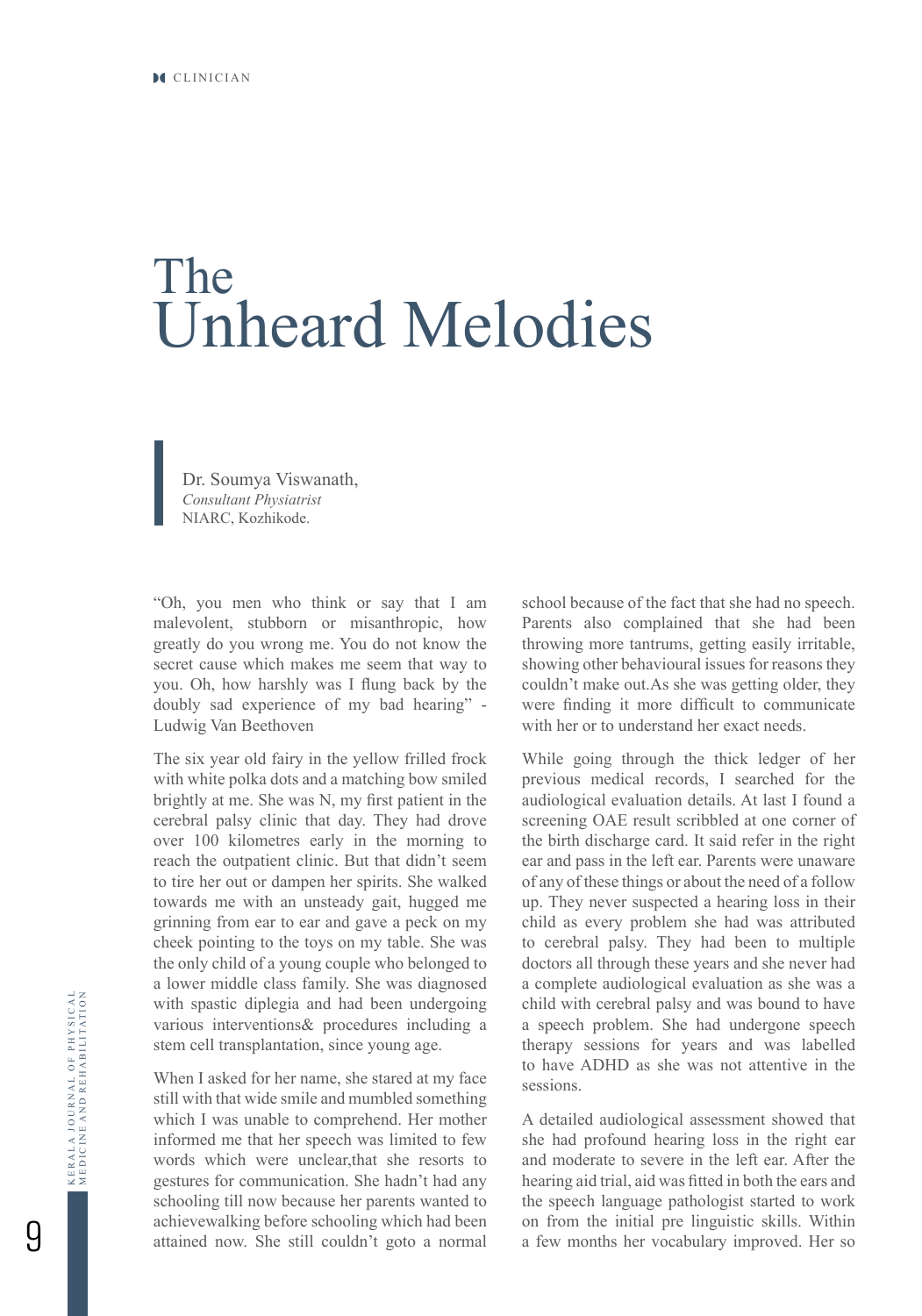called inattention and hyperactivity reduced. She became more cooperative in other departments too which was manifested as improvement in gait, social skills, and starting of academics in our transition school for hearing impaired where teaching is done applying principles of auditory verbal therapy in the normal school curriculum .

She always had so much to speak and was exhilarated whenever she got a listener. Though the pace was slow, her comprehension, speech and language improved day by day. But her speech intelligibility is still low though better than earlier. Seeing how she has improved, if she had an early diagnosis and hearing intervention, her speech would have been normal by now and she could have had a more normal childhood.

ME was her contemporary. He had a very eventful postnatal period and was a fighter kid who was born with all the complications of congenital rubella syndrome- congenital heart disease, bilateral moderate – severe hearing loss, bilateral cataract and spastic diplegia. He started his journey with us when he was 4 months old. By the age of 6 months he had undergone multiple surgeries for heart disease and cataract. He was also fitted with bilateral hearing aid. It was a cumbersome task as he had recurrent ear infections. By 1.5 years of age he underwent unilateral cochlear implantation. Though he was young, he had gotten used to his aids as an extension of his body and would reach for it in the morning. It was a delight to watch this tiny human laugh and utter syllables in response to your voice, totally neglecting the bumpy road he had been through.

By the time he achieved head control and started tripod sitting, he also started his syllables. When he was nearing his third birthday he started to speak short sentences. He would point to the cupboard where I had kept the chocolate box and say 'want chocolate'. Now he's 4, comes to my op holding his mother's hand, and tells me 'Chechi, give me my chocolate'. He sings me the newly learned rhymes and movie songs in exchange of the chocolate. He had been enrolled in a kindergarten, but couldn't go this year owing to the COVID pandemic which he says is making him sorrowful.

There was another girl named R, who was undergoing rehab therapies when I joined the institute. She was 6 years old, diagnosed with spastic diplegia, hydrocephalus with V-P shunt in-situ, bilateral profound hearing loss which was detected by the age of 1 year. As she didn't benefit from the hearing aid, she was advised cochlear implantation. But the parents as well as her family physician were worried and reluctant as they didn't want another surgery and was hesitant about the limited benefits as she already had cerebral palsy. She soon discontinued from our centre to join school for hearing impaired which offered classes in sign language. I see her occasionally for follow up and she tries to communicate shyly through the few hand signs she has picked up. Mother says that she has gone more silent and is grumpier these days. As the parents had difficulty in interacting with her, they are in the way of learning the sign language to understand and communicate with her.

ME could hear the world, the sounds, the music, and could express everything to everyone as he wished, just as his peers. Though N lost so many years, she's busy picking up the lost world of sounds at her pace which may be incomplete, whereas R couldn't, though she could have had. The world will be different for her, and will always be without sounds and music.

The interaction between a person and the environment is mediated through the sensory experiences. The sense of hearing, in particular, is the key to learning spoken language, facilitates communication and is important for the cognitive development of children. While the most obvious effect of childhood hearing loss is on language development, it also has an impact on literacy, self-esteem and social skills. Communication difficulties can have lasting emotional and psychological consequences that can lead to feelings of isolation, loneliness and depression, more so in a child with other disabilities. The impact on the family is equally profound.

Early identification of hearing impairment needs to be followed by timely and appropriate interventions in order to minimize developmental delays and promote communication, education and social development even if the child is having other impairments. As Physiatrists, we always aim for comprehensive rehabilitation, and timely audiological evaluation and management is something that shouldn't be missed out in a high risk infant or a child with developmental delay.

What greater joy could you have than gifting a child the world of sounds just by your timely assessment and interventions!

 $1<sub>0</sub>$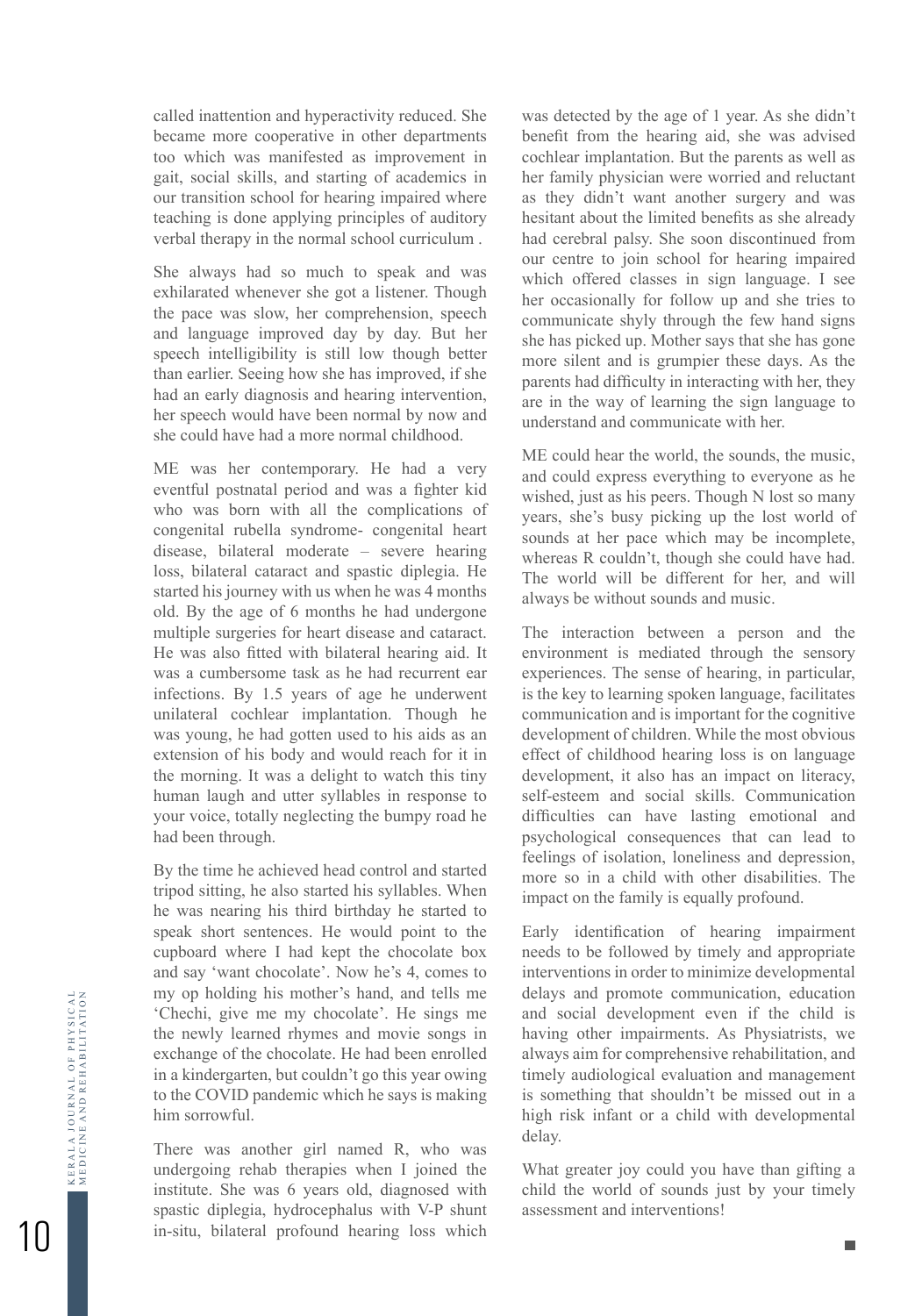### A Rare Complication of Steroid Injection Given For Plantar Fasciitis - A Case Report

Dr. Sudheera V.T

*\*Consultant Physiatrist* Malabar Medical College Hospital and Research Center, Kozhikode

### INTRODUCTION

**Plantar fasciitis is a common condition**<br>causing heel pain. It often responds<br>well to conservative treatment such as<br>nonsteroidal anti-inflammatory medications causing heel pain. It often responds well to conservative treatment such as nonsteroidal anti-inflammatory medications, podiatry, and physiotherapy. In some cases, when symptoms persist despite the above treatment, injection of steroid is an accepted and commonly used treatment. Rupture of the plantar fascia has been reported as a possible complication following corticosteroid injection but we present a rare complication presented as osteomyelitis of calcaneum following corticosteroid injection.

*Case Report* : A 41-year-old woman patient presented to outpatient department with complaints of low backache and difficulty in walking and was not able to do her daily activities because of pain. On examination she was limping, walking on fore foot of the left leg. Straight leg raising test was bilaterally negative, range of movements of hip and knee were normal. Range of movements of left ankle joint was limited with pain. There were no positive clinical findings in the lumbar spine for low back pain .So more emphasis was given to the left foot and revealed a swelling just below the medial malleolus and around the heel which was soft and fluctuating associated with Local rise of temperature and severe tenderness over the heel.(Figure 1)



Because of these findings in left ankle joint a detailed history was taken and revealed that the patient had pain in the left heel and difficulty in walking one year back which was gradual in onset and pain was more in the morning. She was initially given some NSAIDs with no relief and later given corticosteroid injection. On the next day the patient developed swelling with severe pain around the heel and around the medial malleolus. Swelling gradually increased within 3-4 days. She also found difficulty to bear weight on that foot (Figure 2) and an X-ray of left ankle joint was taken.(Figure 3)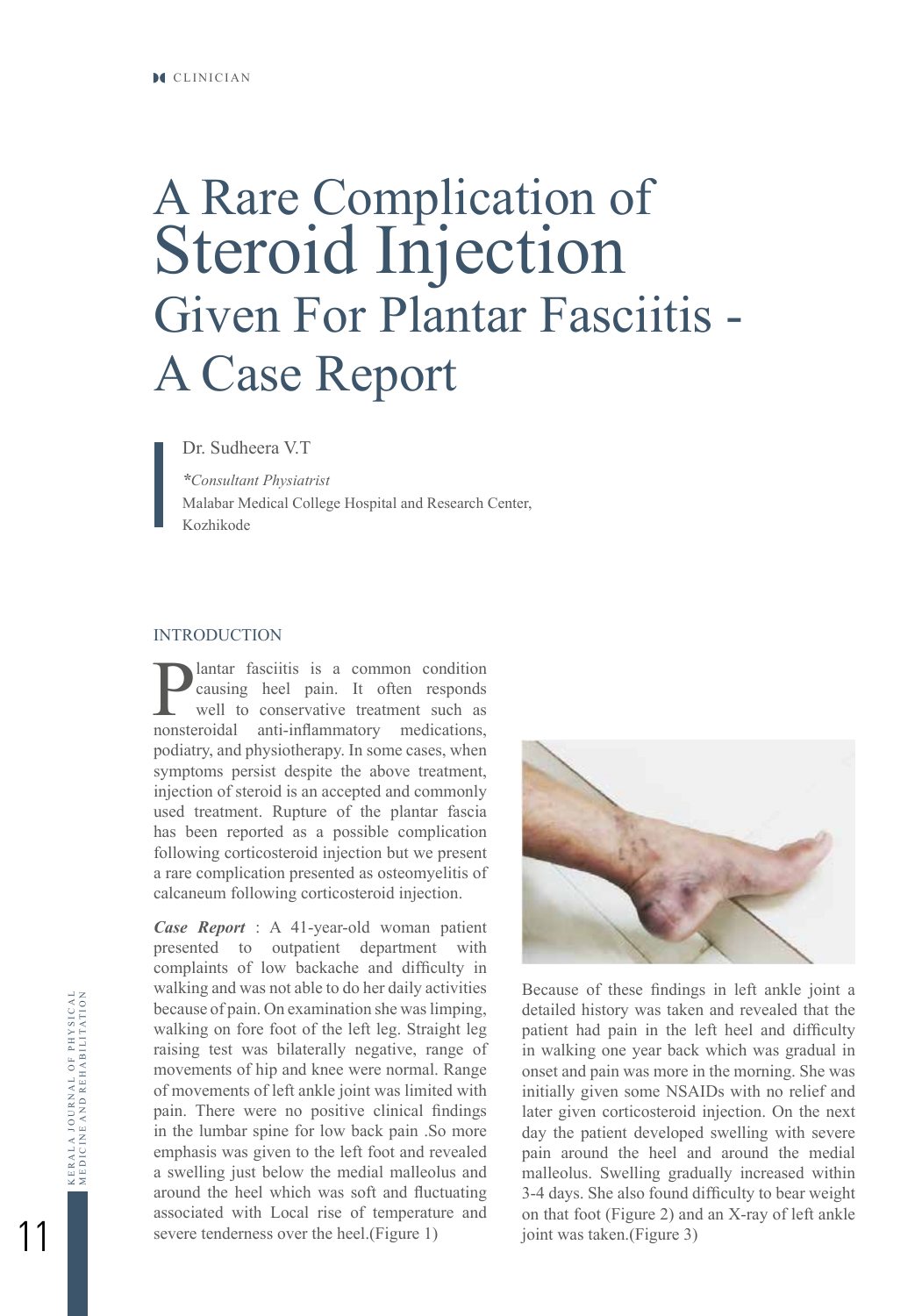

Conservative treatment with antibiotics and NSAIDs were continued for 1 month. There was some relief for few days with recurrence of symptoms on most of the days. Later MRI was done and reported as osteomyelitis of calcaneum posterior third with abscess inferior to calcaneum involving plantar muscles, for which patient underwent surgery – debridement and soft tissue excision was done. (Figure 4)





KERALA JOURNAL OF PHYSICAL<br>MEDICINE AND REHABILITATION KERALA JOURNAL OF PHYSICAL MEDICINE AND REHABILITATION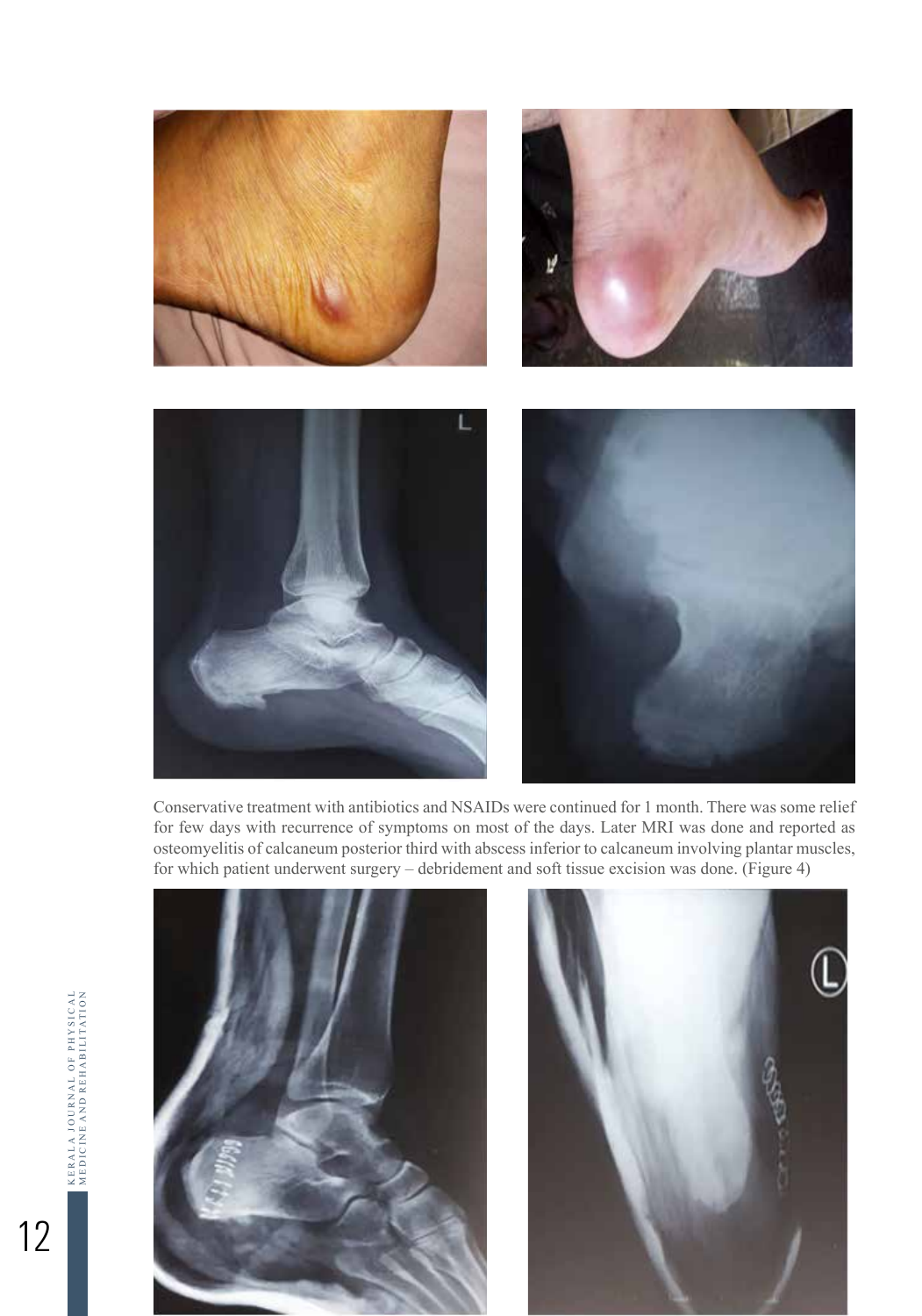

And was on plaster immobilization for 3 months and later when plaster was removed She was advised not to bear weight on the heel, so she started walking on forefoot and this resulted in low back ache because of the abnormal walking posture and weight transmission.

Patient when seen in OP had clinical features of infection at the same site. A further surgical debridement was needed. They were not willing for it. The complications were explained Conservative treatment was given and asked partial weight bearing, and review in OP SOS.

### **DISCUSSION**

Steroid injection is an accepted and effective treatment in plantar fasciitis. Yucel et al advocate giving injection using palpation or ultrasound as referencing as this is more effective and efficient than physical therapy alone. Lee and Ahmad compared autologous blood injection against corticosteroid injection and concluded that steroid is superior in terms of speed and extent of improvement. Tatli and Kapasi reported that steroid therapy, when coupled with physiotherapy, can provide efficacious pain relief, but they recommended that steroid injections should be combined with ultrasound monitoring to reduce complications. Very few complications of ster oid injection were reported in the literature. Other complications of plantar fascia injection described in the literature involve sterile abscess formation, lateral plantar nerve injury, and plantar fascia rupture. Calcaneal osteomylitis is uncommon and challenging. Frequent relapse, delayed wound healing can occur. Sometimes it is limb threatening and even life threatening.

### **CONCLUSION**

Complications of steroid injection in the treatment of plantar fasciitis are rare but potentially very serious. As presented in this case report, the injection may cause calcaneal osteomyelitis. I would like to highlight this serious risk and to make orthopaedic surgeons and physiatrist aware of the above complication and urge them to consider this when obtaining consent for injection in plantar fasciitis.

Steroid therapy is a valuable adjunct to other therapy measures, including plantar fascial stretching. However, one should be cognizant that overuse of steroid injection can lead to complications. Ultrasound guidance should be utilized to improve injection target and monitor soft tissue changes, thus preventing complications.

### **REFERENCES**

- 1. Yucel I, Yazici B, Degirmenci E, Erdogmus B,Dogan S. Comparison of ultrasound-, palpation-, and scintigraphyguided steroid injections in the treatment of plantar fasciitis. Arch Orthop Trauma Surg. 2009;129:695-701.
- 2. Lee TG, Ahmad TS: Intralesional autologous blood injection compared to corticosteroid injection for treatment of chronic plantar fasciitis. A prospective, randomized, controlled trial. Foot Ankle Int. 2007;28:984- 990.
- 3. Tatli YZ, Kapasi S. The real risks of steroid injection for plantar fasciitis, with a review of conservative therapies. Curr Rev Musculoskelet Med. 2009;2:3-9.
- 4. Chen K, Balloch R. Management of calcaneal osteom yelitis.Clin Pondiar Med Surg 2010
- 5. Surgical treatment and outcomes of calcaneal osteo myelitis in adults. Marta Sabater-Martos, Irenene Kathe renab, Sigmund, Martin McNallyn.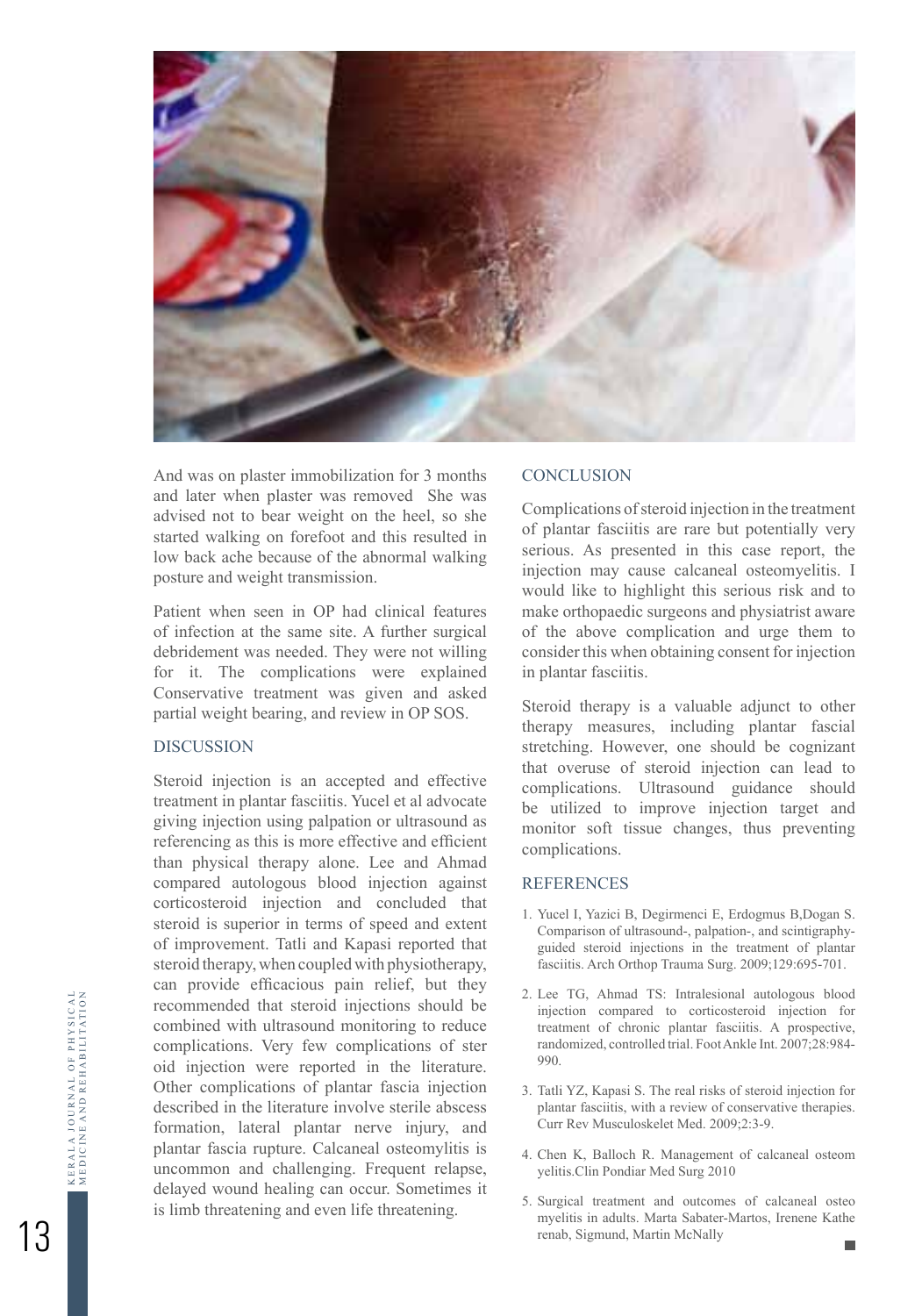# Members in Action

Dr. Roshin Mary Varkey

Assistant Professor Department of PMR

BCMCH



*Virtual Medical Camp org anized by Believers Chu rch Medical College and Hospital, Thiruvalla in association with Deepthi Special School for differ ently abled children on the occasion of Children's Day, November 14th*



*Awareness talk (short vid eo presentation) on the oc casion of International Day of Persons with Disabilities, December 3rd 2020*

KERALA JOURNAL OF PHYSICAL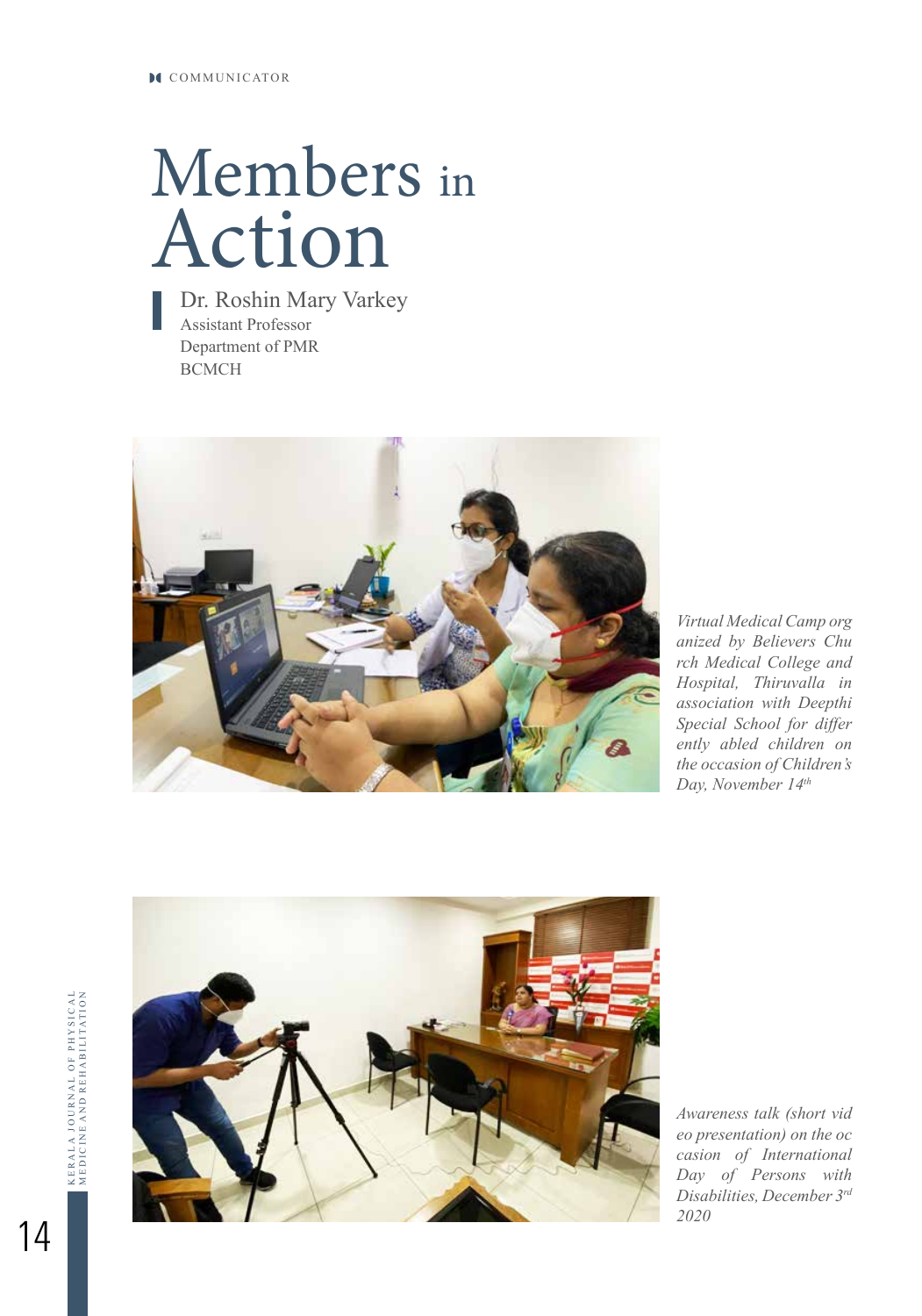*Organized and moderated a webinar on Rights and Opport unities for Differently abled on the occasion of International Day of persons with disabilities, December 3rd*



Dr. Nittu Panjikaran



Inspired by Dronacharya of the Mahabharatha, this meeting was named Charkravyuh, a military strategy to overcome the multiple problems the disease manifested. It was the first hemophilia virtual meet which was conducted in Amrita Medical College along with Hemophilia Federation India and National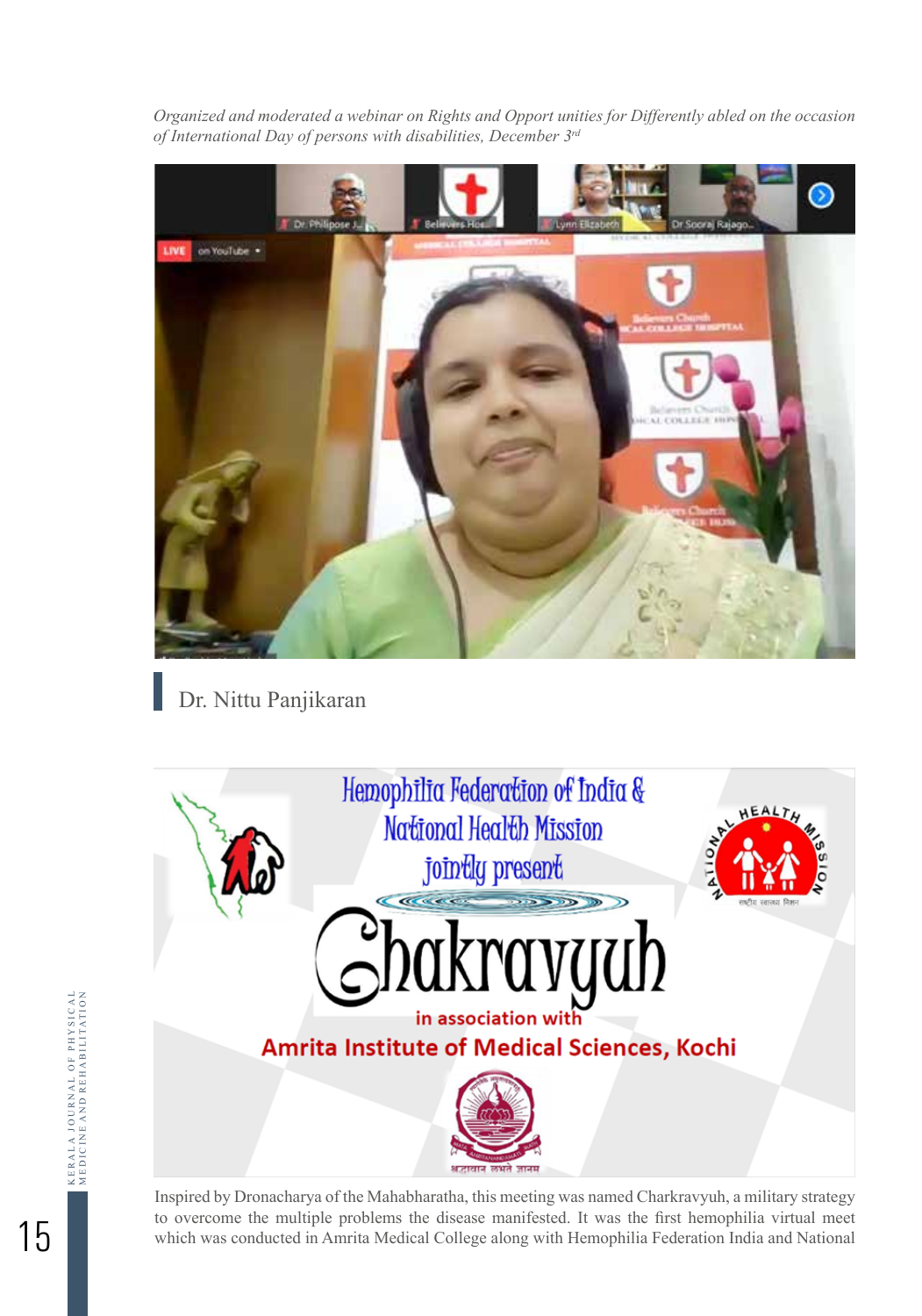health Mission by the Government of Kerala. Over a period of 3 days, they brought together patients, doctors and health care policy makers both national and international to improve the quality of life of hemophilic patients.

The physiatrists handled the musculoskeletal aspects of hemophilia like hemarthrosis, muscle bleeds and treatment options for deformity correction and compensatory strategies. The session was moderated by Dr. Javed Anees, (Consultant Physiatrist in District Hospital Tirur HTC) and the speakers were Dr. Shigy Francis, (Consultant Physiatrist in HTC Aluva and Lisy Hospital) emphasized the importance of Hemophilia Rehabilitation and Dr. Nittu Panjikaran, (Assistant Professor in Amrita Medical College) highlighted the deformity correction techniques like skin traction, serial casting with wedging and casting under anesthesia. In addition, the role of Yttrium synovectomy in patients with recurrent hemarthrosis. This treatment is currently being done in CMC Vellore by the PMR department since the last 15 years and currently started in PMR department of Amrita Medical College, Kochi.

 $\overline{\phantom{a}}$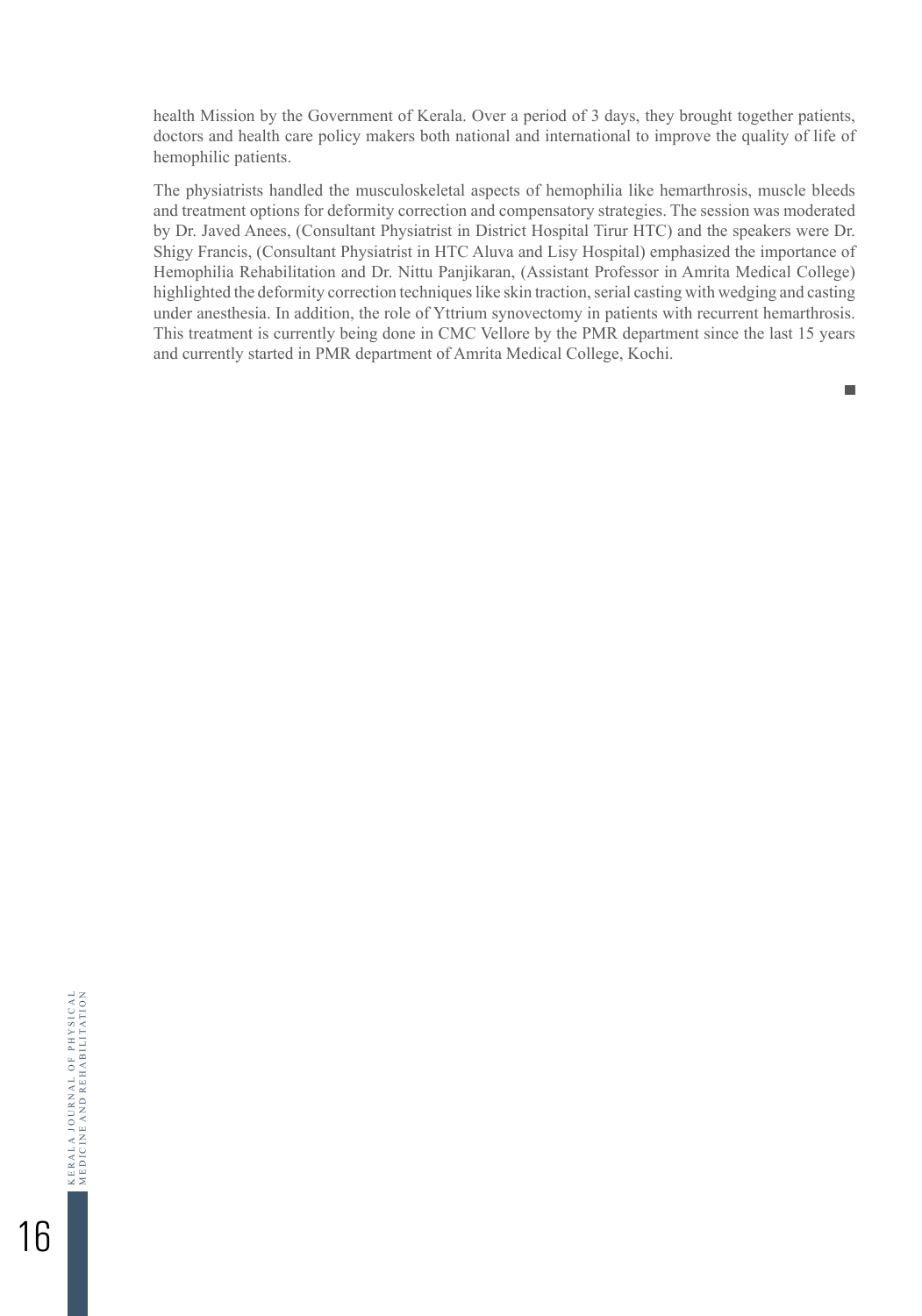# My Rehab Diary

Dr. Anne Mary John Assistant Professor, Kasturba Medical College, Mangalore.

I tories have always intrigued me. Though not so befitting for an adult, I have retained a childlike fascination towards stories. And when I joined for postgraduation in PMR, I felt like being thrust into a storybook filled with dismal stories which played out right in front of my own eyes.

They came from different walks of life, but their eyes reflected the same pain and helplessness; be it haemorrhagic stroke one month back or a Diffuse Axonal Injury 10 days ago or a spinal cord injury 2 months back. I witnessed the various Kubler-Ross stages of grief; denial, anger, bargaining, depression and acceptance, strewn across the ward.

It was during this time, a 40year old man named Mr.Vwas brought to our ward. He was diagnosed with pontine haemorrhage which resulted in 'locked in syndrome'. It was in 2012 and I was an infant in PMR. This was the first case of 'Lockedin syndrome' I encountered and it made me feel immensely incompetent. I could not imagine myself in his shoes - unable to move, unable to speak or vent out frustration; all the while fully aware about what is happening to himself. His young wife would silently stand next to him, as he sobbed himself to sleep. This man's situation shook me and made me wonder what a Rehab physician can do for him. He got discharged before we could do something and was lost for follow up.

In a few months' time, the next patient with 'Locked in syndrome' came. This time, it was a brilliant young man (a scientist, to be precise) in his early thirties who developed stroke after taking his first chemotherapy for Non Hodgkin's Lymphoma. My professor insisted that I make a communication board. I had never heard of such a thing before and ventured out to make a communication board using English alphabets, words and numbers. The patient was asked to blink twice for yes and each word was spelt out meticulously by going through the rows and columns. It was a tedious process as it took three or four minutes to elucidate a simple four lettered word. But that did not deter his newly wedded wife. As I watched this young couple trying to communicate with each other, I learned something, which I would not have learnt from a textbook; Rehab is not always about correction and cure. Success of rehab cannot always be accounted to the number of footsteps the patient takes. Achieving a small thing is also rehab. Doing something to ease the suffering is also rehab. When you see the mess a person with tetraplegia would make while trying to eat food with his universal cuff, you may perceive it as a failure. But you will see the success, if you contemplate the independence the man has achieved.

As time passed by, my attitude towards many things have changed, especially about Rehab and human suffering. I began to see colours of hope, adventure and love, in these sombre portraits. The story of a pregnant woman who became a paraplegic and lost her two children (3 year old child as well as the unborn child) in the same accident, was one among them. The only 'felt need' that she expressed was, her desire to be a mother again. And finally, when she became pregnant and gave birth to a child, it brought her great joy and fulfilment.

I still vividly remember, the day I saw a young girl walking into our amputee clinic with a peculiar gait. Though not very evident at first, we could see that she had lost all the four limbs (at different levels) once she removed all her prostheses. Her face was radiant as she explained her daily struggles and how she was overcoming it.

Resilience of the human spirit is something beautiful to behold. And a rehab physician's role is to foster that trait along with all the other rehab measures.

 $\blacksquare$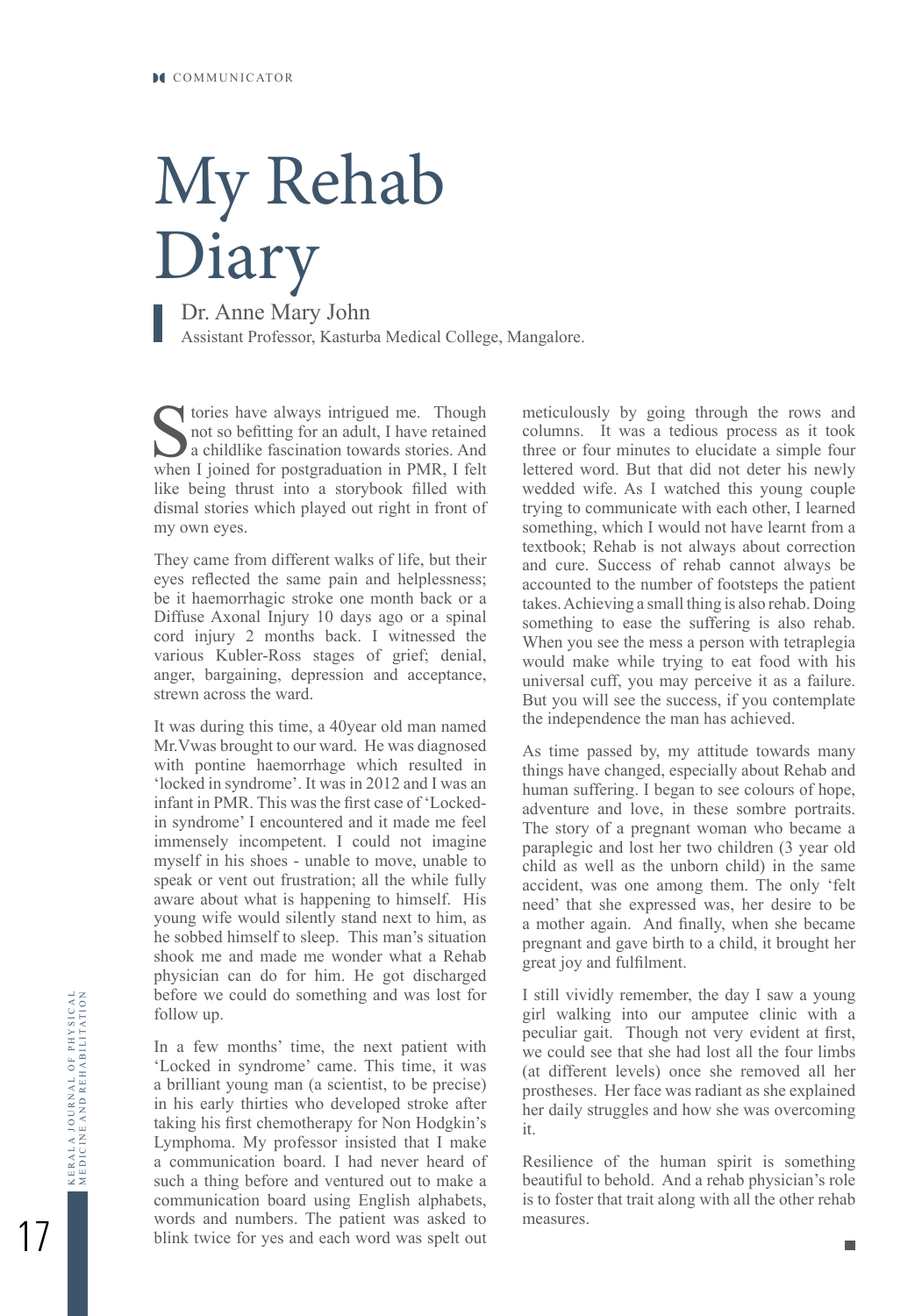# PMR in Kerala survey

Dr Ravi Sankaran

Associate Professor, Amrita Institute of Medical Sciences

This survey was completed by 76% of<br>our group members. I thank all who<br>participated. To those of you who didn't<br>attemnt your critical opinions are needed for us our group members. I thank all who participated. To those of you who didn't attempt, your critical opinions are needed for us to grow. The idea here is to unify our professional body by spreading awareness. Considering the success rate more will follow. Of the participants 97% felt contributing was worthwhile.

With respect to Quality of Life issues we considered usual versus optimal care providers for those with rehabilitation needs. The usual providers selected are as listed: Local MBBS 16%, Physiatry 23 %, Non-PMR Specialist 43%, Pain and Palliative 7%, Home nurse 1%, PT 4%, Other 6%. If this is representative of reality, it's no wonder people are angry at the medical profession. No other doctor is trained to look at quality of life the way we are. Among those (non-PMR) who utilize ICF, the ability to address identified issues is limited. Thankfully 99% of our group felt that we are the best to treat chronic neurological/ musculoskeletal/ lifestyle disease(s). The other cent went to Local MBBS doctors, who certainly pale versus our skill set. It seems that we have to reach out to those we want to serve.

The majority (89%) feel our allied colleagues awareness of Physiatry is inadequate. Of the balance an equal number feel it is Adequate or Absent, but no one feels it is Perfect. We have to start by improving ourselves, then sharing that progress. Along those lines 91% make efforts to promote awareness. It makes we wonder what the others are doing if they won't. Part of the reason for low awareness can be found when we look at daily case loads. Forty two percent do a mix of general practice, Neuro and MSKrehabilitation. Four percent do general practice. Just under a third exclusively do rehabilitation. Of those mixing general practice with PMR more do MSK-rehabilitation than Neuro. Six percent do something entirely different. The majority (85.2%) are non-operative, and are part of a rehabilitation referral network (75.2%). Summarizing all this exposes why people don't know what rehab is. Only a third of our graduates actually practice exclusively what their degree demands. Based on the previous survey, more than 80% of us only do OPD work. Health sector growth and development has mostly been hospital centric. If we aren't around the action it's no surprise our colleagues are clueless of what we do. Acute care is challenging, but it cements ones place in the care pathway. The result of the vacuum we've created is as follows. Regarding PMR in Kerala the majority feel it is not adequately developed to the needs of patients (59.0%), highly variable in services and options (34.4%), in an abysmal state of affairs (4.1%), or well established and able to cater to all rehabilitation needs (2.5%). We needn't look further than a mirror if we want to know where improvements should originate from.

From here the questions moved to forming a good practice foundation. Dr Ed Atty one of my teachers back at MSU told me to succeed in PMR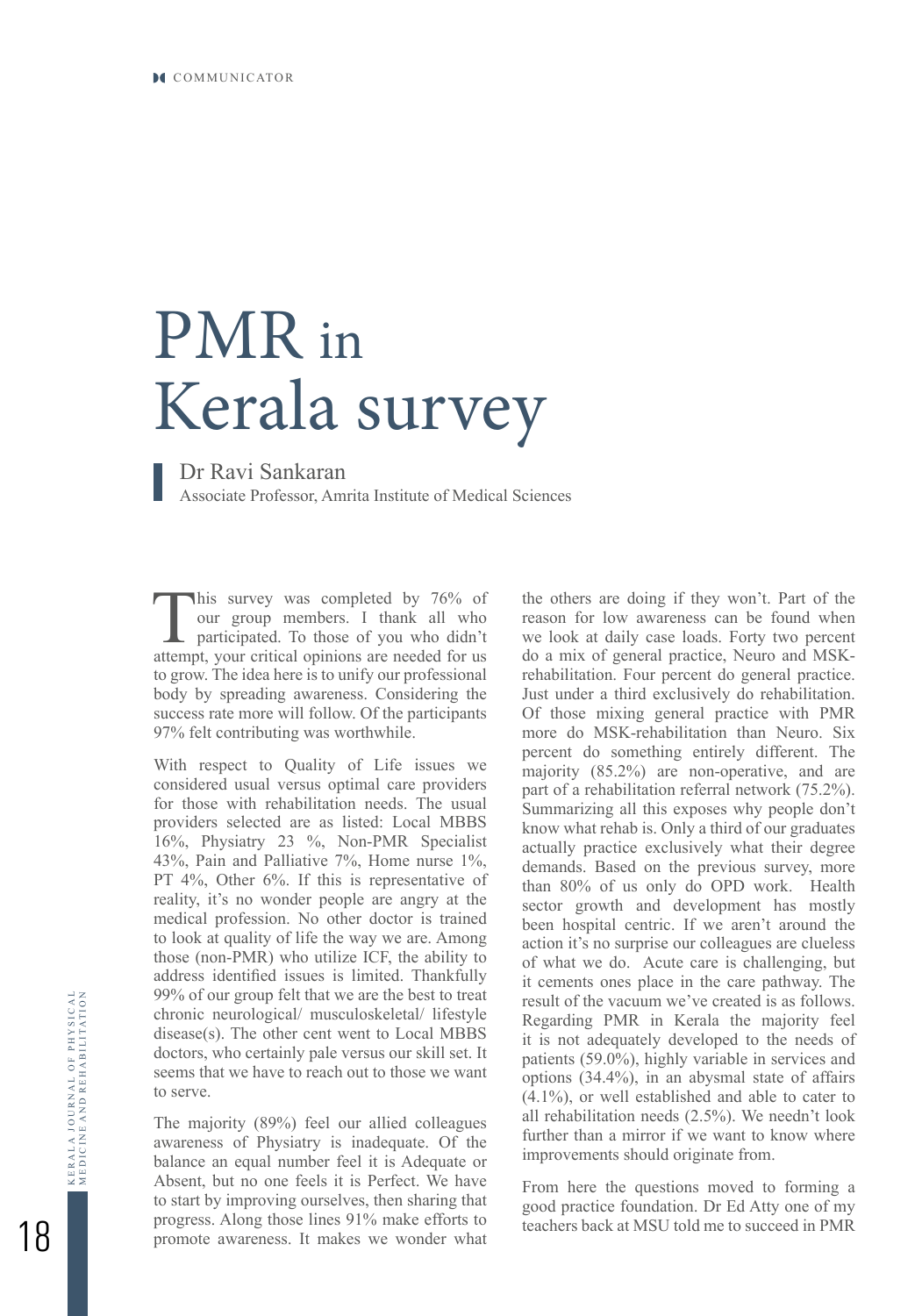you have to know more OT than PT, and more PT than OT etc. One of the biggest problems we face is the breadth of subjects to master in order to get into deeper levels of practice. The average surgeon only has to learn how and when to cut. A Physiatrist can't do high end rehab until they're good at General Medicine, and all the associated paramedical disciplines. About half felt their PG degree was a stepping stone into a domain they're still unsure of  $(55\%)$ , followed by others feeling PG wasn't enough so they read in select areas of interest (44%), and less than a cent felt PG was sufficient for daily work with no need to grow further.

Knowing we have to grow is one thing. The direction and trajectory are a different issue. Most of healthcare has been reduced to protocols. Pick up any two guidelines and the differences will be minimal. In PMR though, we don't have any. This is a real issue. Regarding this 85% feel Physiatry in Kerala would benefit from established protocols. Plumbing this further if the pastmasters of Kerala PMR standardized care plans 87% would use it as a guide and fine tune it to patient's needs, while 13% would follow it to the letter. None would ignore or do the opposite. Opinions change when foreign Physiatrists (ignorant of India) set the standard. Ninety-seven percent would use such protocols as a guide and fine tune it to patient's needs. The balance would ignore it, and less than a cent would follow it to the letter, with no one would doing the opposite. When local physiatrists (who read and summarize all the published literature while mentioning levels of evidence) become the guides 82% would use it and fine tune it to the patient's needs, 18% would follow it to the letter, while no one would ignore it or do the opposite. Its amusing to see the number willing to blindly follow stalwarts(11%) or young local Physatrists(17.9%). Another

interesting point is 15% less people (97% vs 82%) were willing to use the same protocol made by a local group summarizing literature (mostly western) versus if a foreigner with no concept of Indian diversity did the same. Sixty percent of participants are interested in being part of a protocol making committee for rehabilitation disciplines. Seventy-seven percent of us are interested in being part of a group of like-minded Physiatrists who do clinical research on similar patient populations. This is potential we must tap and develop. There are four PMR residencies in Kerala, and a comparative abundance of us versus other states in India.

So how do we get there? The first step is to make protocols from the existing literature. Those who like the same topics will be drawn together. With web meetings being en-vogue, special interest groups can easily meet. The majority (91%) feel a state-wide registry of all patients with various rehabilitation related diagnoses is important. With a special interest groups/ task force in place this becomes easy. Many (85%) expressed interest in addressing public health issues for rehabilitation patients. The opinions varied on who should advocate for accessibility in public places. Government officials (33%), patients with accessibility issues (32%), and Physiatrists (35%) all relatively rank equal. The politicians will always pander to those who give votes, and the patients have a real need. As doctors if we get involved we gain value.

### CONCLUSION

There are so many opportunities for Kerala PMR to grow and set the example with. Perhaps it's time we start taking advantage of the abundant opportunities. $\blacksquare$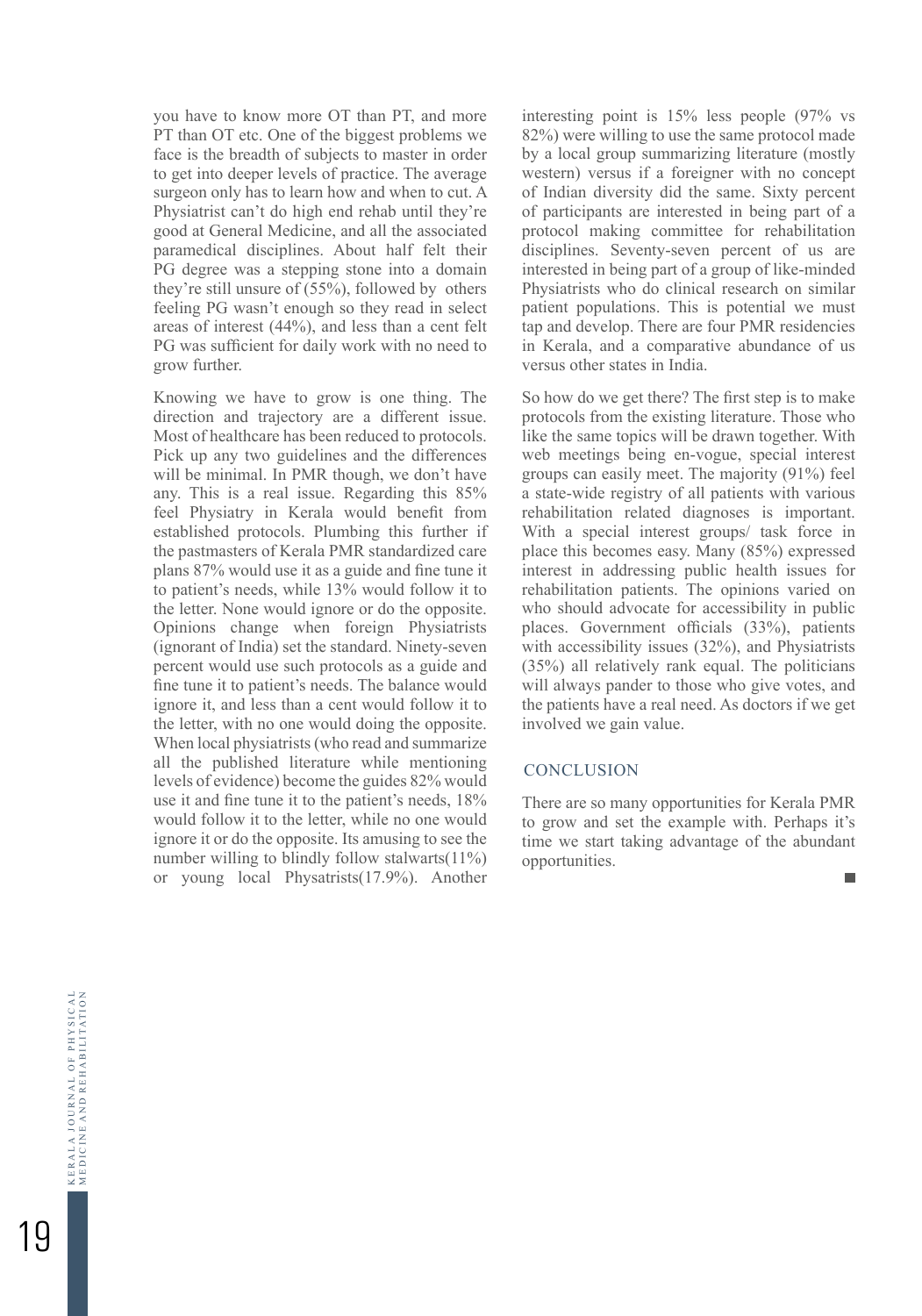### **QUIZ**

- **1. Our auditory system receives air vibration & converts it to different energy forms so that we perceive it as sound. What are these energy forms?** (a) Mechanical (b) Hydrodynamic (c) Electrochemical (d) All the above (e) a & b
- **2. The divisions of the cochlea include all except..?** (a) Scalavestibuli (b) Scala tympani (c) Scala media (d) Scalatarsalis
- **3. The sensory cells of hearing, called \_\_\_\_\_ cells,lie on the basilar membrane that separates the scala media and scala tympani.** (a) Oat (b) Clear (c) Basilar (d) Hair
- **4. What do otoacoustic emissions assess?** (a) Function of brainstem in response to sound (b) Air conduction (c) Bone conduction (d) Function of outer hair cells of the cochlea
- **5. The SNHL is characterized by elevated air-conduction thresholds with an air-bone gap of**  $\qquad$  **? (a) 25dB or less (b)** 15dB or less (c) 35dB or less (d) 10dB or less
- 6. evaluates the function of the tympanic membrane, the status of the middle ear, and the acoustic reflex **pathway?** (a) Speech audiometry (b) Immittance audiometry (c) Auditory brainstem response (d) Otoacoustic emissions
- **7. The 'occlusion effect', where hearing aids block the ear canal, &patients may feel that their ears are plugged, is seen with the following hearing aids except?** (a) ITE (b) ITC (c) Open BTE (d) CIC
- **8. The two otolith organs (the utricle &saccule) detect all except?** (a) Angular velocity (b) Head tilt (c) Gravity (d) Linear acceleration
- **9. During \_\_\_\_\_testing, the patient tracts a visual target moving in a sinusoidal pattern that varies in frequency over time?** (a) Random saccade (b) Smooth pursuit (c) Positional (d) Caloric
- **10. The cervical vestibular evoked myogenic potential (cVEMP) can be recorded with electrodes placed over the \_\_\_\_\_\_\_ muscle?** (a) Orbicularis oculi (b) Stapedius (c) Trapezius (d) Sterno Cleido Mastoid

г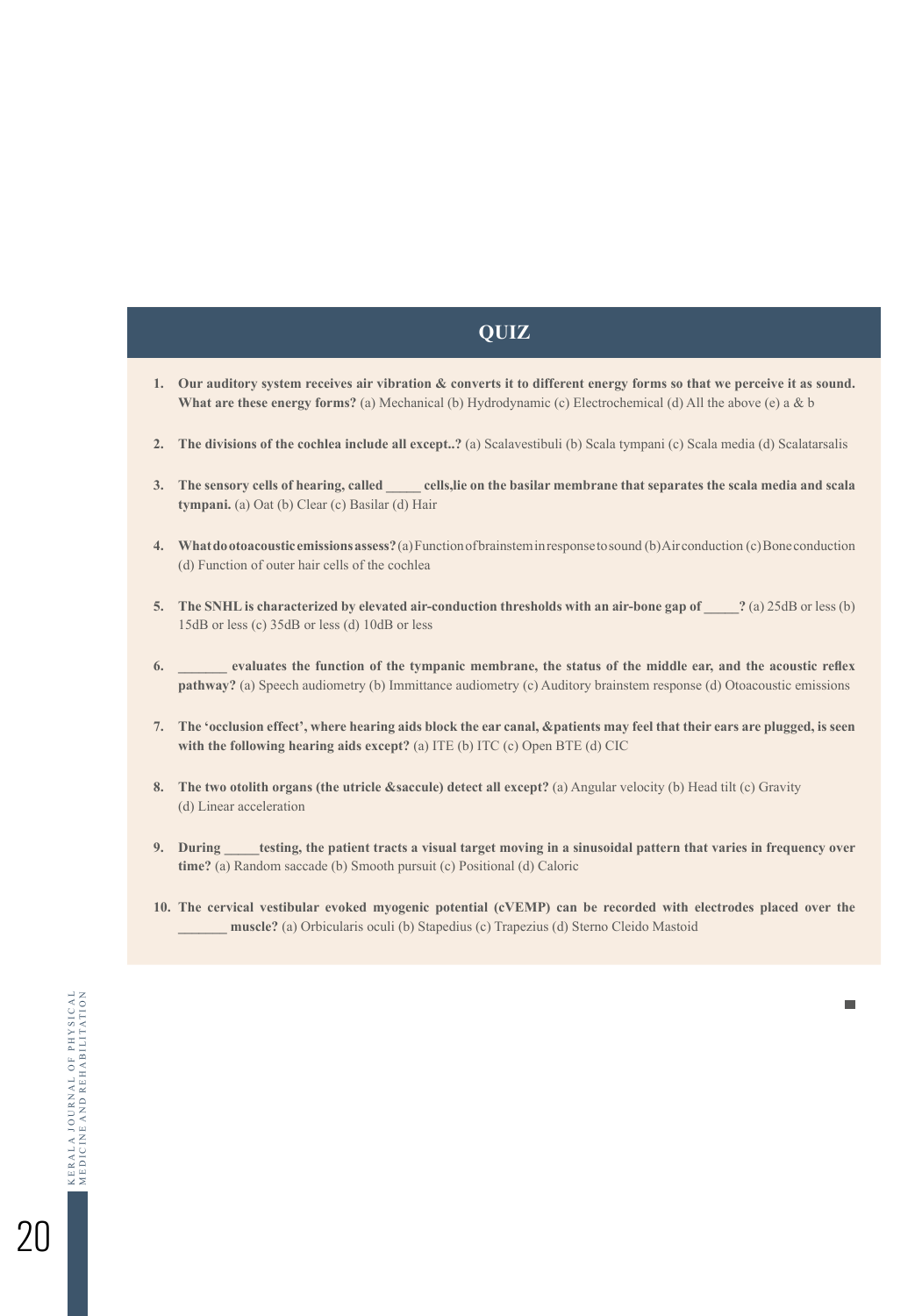### 1. (d)

Sound is generated when air particles vibrate and propagate as sound waves. Our auditory system receives this air vibration and converts it to different energy forms (mechanical, hydrodynamic, and electrochemical) so that we perceive it as sound.The sound travels to the middle ear, which houses two major ear structures: the tympanic membrane (eardrum) and the ossicular chain that consists of the malleus, incus, and stapes.

The middle ear is an air-filled space that is connected to the posterior of the nasopharynx via the Eustachian tube that works to equalize air pressure between the middle ear and the outside environment. The sound vibrates the tympanic membrane and then sets the ossicular chain into motion to further amplify sound by making the ossicular chain act as an impedance-matching transformer that is an important step to prevent energy loss when sound travels from air (middle ear) to a fluid medium (inner ear).

The inner ear is a fluid-filled space within the temporal bone and is connected to the stapes of the ossicular chain via the oval window and to the eighth cranial nerve (vestibulocochlear nerve) through hair cells. The inner ear consists of two different parts: cochlea for hearing and vestibular section for balance.

- 2. (d)
- 3. (d)

The cochlea is divided into three divisions: scala tympani, scala media, and scalavestibuli. Hair cells, the sensory cells of hearing, lie on the basilar membrane that separates the scala media and scala tympani.

The hair cells are mechanoreceptor cells that have important ion channels in their cilia (stereocilia) for electrochemical sound transduction.

4. (d)

Otoacoustic emissions objectively assess the function of the outer hair cells of the cochlea.

Acoustic reflexes objectively assess the function of acoustic reflex pathway including stapedius muscles, auditory nerve, cochlea nucleus, superior olivary complex, facial nerve; the testing site is retrocochlea.

Auditory brainstem response objectively assesses the function of the brainstem in response to sound; the testing site is retrocochlea.

Tympanometry objectively assesses mobility of tympanic membrane, function of the middle ear, ear canal volume, and obstruction of the ear canal; the testing site is outer & middle ears.

#### 5. (d)

The sensorineural hearing loss (SNHL) is characterized by elevated air-conduction thresholds with an air-bone gap of 10 dB or less.

The hearing loss caused by damage to the outer ear and/ or middle ear is called conductive hearing loss. It is characterized by normal bone-conduction thresholds and elevated air-conduction thresholds with an air-bone gap (difference between airconduction and bone-conduction thresholds) of 15 dB or greater.

The mixed hearing loss is characterized by elevated airconduction and bone-conduction thresholds with an airbone gap of 15 dB or greater. It is a mixture of conductive and SNHL.

6. (b)

Immittance audiometry evaluates the function of the tympanic membrane, the status of the middle ear, and the acoustic reflex pathway.Tympanometry and acoustic reflexes are two major tests included in immittance audiometry.

Speech audiometry assesses a patient's ability to perceive and recognize spoken words either under earphones or in sound-field.

Otoacoustic emissions (OAEs) are retrograde transmissions of energy from the cochlea to the ear canal. OAEs provide information about function of the cochlear outer hair cells. Proper measurements of OAEs require an intact middle ear system. Clinically, OAEs are used for differential diagnosis, infant and pediatric hearing screening, and ototoxicity monitoring. There are two major types of OAEs that have been used clinically; transient-evoked OAEs (TEOAEs) and distortion product OAEs (DPOAEs).

The auditory brainstem response (ABR) measures neural activities along the auditory pathway from the eighth cranial nerve up to possibly the inferior colliculus in response to auditory stimuli delivered via insert earphones.In normalhearing adults, the ABR has seven distinct peaks, labeled sequentially from I to VII. These peaks and troughs are thought to have different neural generators. Typically, only waves I, III, and V are used clinically.

#### 7. (c)

The main components in digital hearing aids are (1) microphone, (2) analog-to-digital converter, (3) digital signal processing circuit, (4) digital-to-analog converter, (5) receiver (speaker), (6) battery, and (7) a means of coupling the amplified sound into the ear canal.

Various styles of hearing aids are available, including BTE, open-fit BTE, in-the-ear (ITE), in-the-canal (ITC), CIC, and receiver-in-canal (RIC).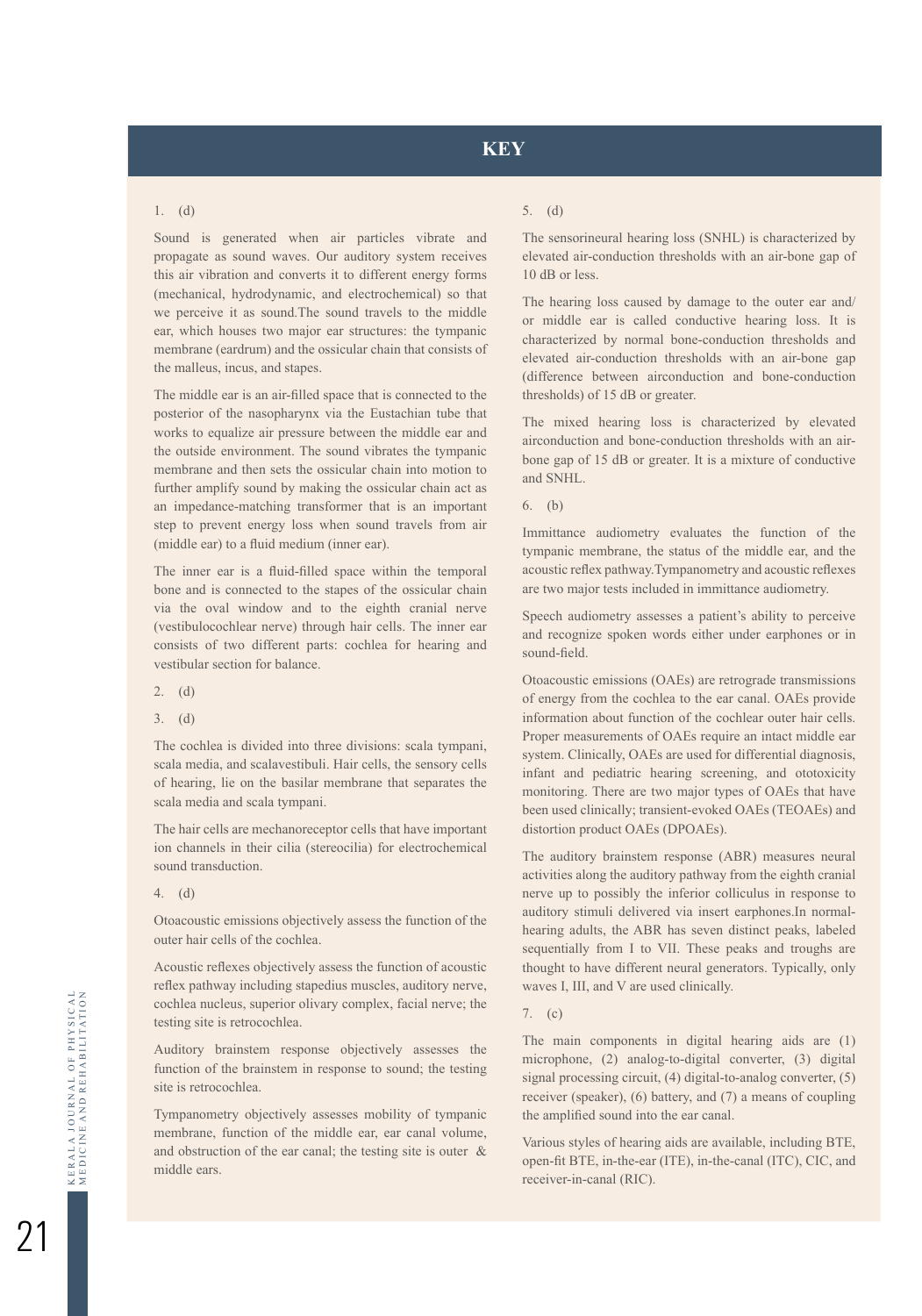The BTE and RIC hearing aids have microphones behind the pinna, but the ITE, ITC, and CIC have a microphone either at the entrance of or deeper in the ear canal so the aid can take full advantage of pinna effects (e.g., sound collection and amplification). However, because the ITE, ITC, and CIC hearing aids block the ear canal, patients may feel that their ears are plugged (occlusion effect) compared with a BTE with a nonocclusive ear tip (open-fit BTE).

ITE - In The Ear

ITC - In The Canal

CIC - Completely In the Canal

BTE - Behind The Ear

RIC- Receiver In the Canal

8. (a)

The vestibular end organs consist of the semicircular canal (SSC) system and otolith organ system.

The three nearly orthogonally positioned SSCs (posterior, horizontal/lateral, and anterior/superior) sense rotational/ angular acceleration.

The two otolith organs organs (utricle and saccule) detect linear acceleration, head tilt, and gravity.

The stereocilia of the sensory hair cells within the utricle and saccule are embedded in a gelatinous structure (otolithic membrane) with associated microscopic calcium carbonate crystals (otoconia). The abnormal migration of otoconia into the SSC system results in a type of dizziness termed benign paroxysmal positional vertigo.

9. (b)

Saccades are rapid movements of the eyes. During the saccadic testing, the patient's eye movements are compared with the fast, random movement of the target stimuli. Analysis includes the measurement of saccadic accuracy, latency, and velocity.

During smooth pursuit testing, the patient tracts a visual target moving in a sinusoidal pattern that varies in frequency over time. Symmetrically impaired pursuit is suggestive of a nonspecific central finding after accounting for patient variables. Asymmetrically impaired pursuit is consistent with a unilateral hemispheric or asymmetrical posterior

#### fossa lesion.

Positional testing is used to identify nystagmus present during the maintenance of a provocative head or body position.When nystagmus is present, the comparison of the nystagmus with and without fixation is essential to determine site of lesion. Visual fixation is expected to decrease the slow-phase eye velocity of a nystagmus of peripheral origin, whereas the nystagmus velocity is likely to increase with fixation nystagmus of central vestibular origin. A change in nystagmus direction within a set position is also suggestive of a disorder of central vestibular origin.

The caloric test is performed by applying cool and warm temperature irrigations of water or air in the external auditory canal. The patient is positioned such that the horizontal/lateral semicircular canal is perpendicular to horizontal. The temperature gradient induces endolymph flow in the horizontal/lateral semicircular canal, which then activates the VOR.The irrigations are applied into each ear individually, and the resultant slow-phase velocity of the nystagmus is analyzed. The ensuing nystagmus should follow the "COWS" (Cold Opposite, Warm Same) mnemonic.

10. (d)

Intense sound stimuli such as clicks or tone pips can stimulate sensory tissue within the otolithic organs. The cervical vestibular evoked myogenic potential (cVEMP) can be recorded with electrodes placed over the sternocleidomastoid muscle (SCM).

The cVEMP is based on the vestibulo-collic reflex and is thought to originate in the saccule. The neural structures involved in the stimulation of the SCM include the inferior division of the vestibular nerve, the lateral vestibular nucleus, the lateral vestibulospinal tract, and the accessory nerve (XI).

The ocular vestibularevoked myogenic potential (oVEMP) is believed to originate in the utricle, and it involves the superior division of the vestibular nerve. It can be recorded using electrodes placed over the inferior oblique muscle in the contralateral infraorbital region.

The cVEMP abnormalities encountered in various otologic and neurologic disorders, are helpful in differentiating these conditions.

Ī.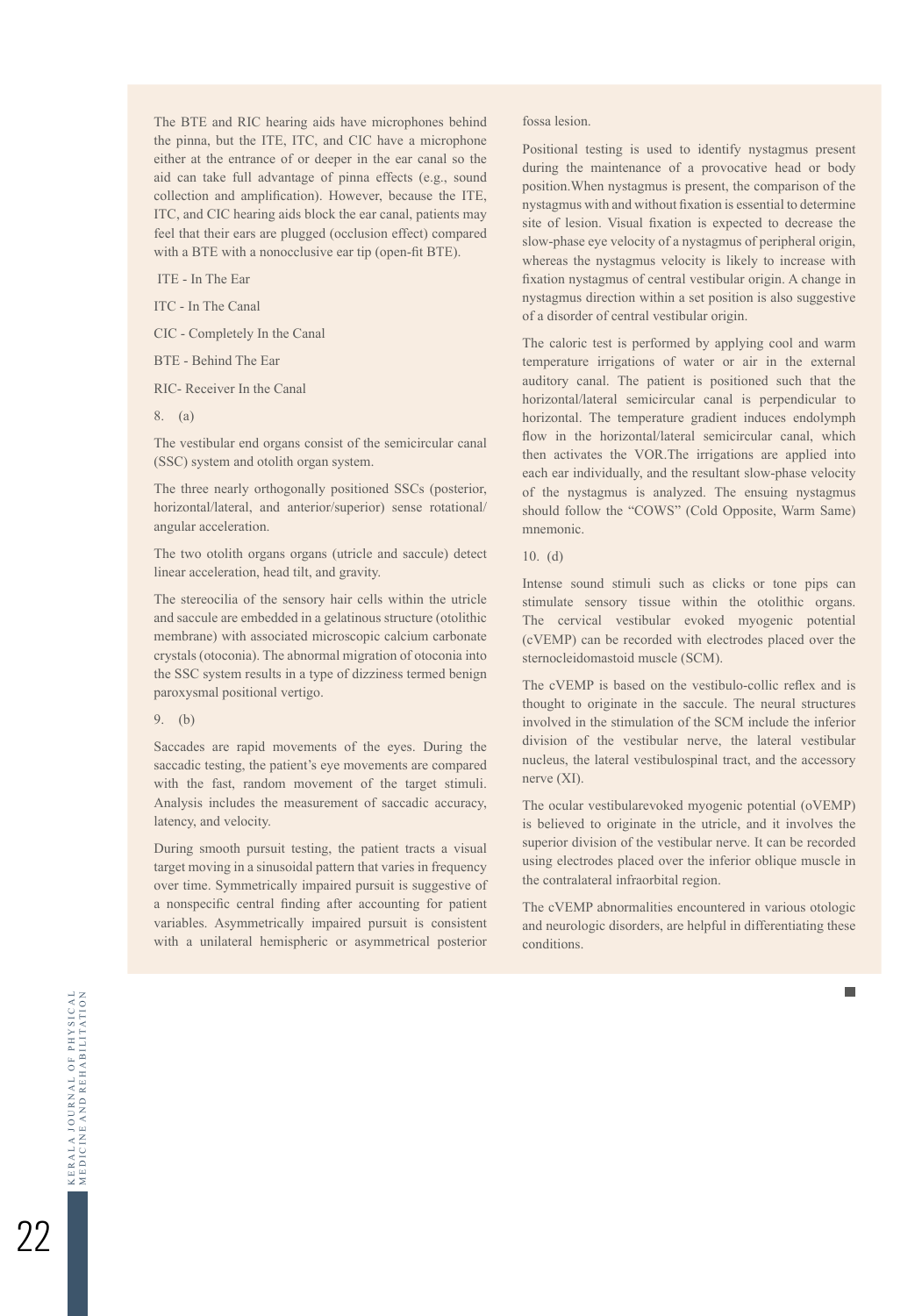# Creating a space for yourself

When I joined AIMS in 2009 the PMR<br>department was a therapy clinic with<br>a Physiatrist at the head, with PMR<br>starting a decade after Physiotherapy Without department was a therapy clinic with a Physiatrist at the head, with PMR starting a decade after Physiotherapy. Without supervision therapy was unstructured. Naturally this resulted in problems. As the sole physician, it was hard for my predecessor to make improvements. We've grown since then, but contrary to popular belief it wasn't easy. What follows are challenges a budding physiatrist in a corporate hospital may face, and ways we addressed them.

### Where are you in the referral network?

Modern Medicine is a conglomerate of widely varying services. After exhausting all their treatment modalities refractory patients are referred to PMR, making us a quaternary specialty. Being the last home for these patients is difficult but producing results with this group of patients helps develop your skill and reputation. In the least people will know you exist. Such patients often have bedsores, nutrition issues, contractures, and complications related to consciousness, or peripheral lines. This is our bread and butter, albeit with sporadic emergencies and patient-party angst.

### Why/ How should I help you?

We add quality to the heroic measures our colleagues undertake. That is the bottom line. You'll always have helpers when you start working. They come in two forms. One builds you up from within, while the other makes you tougher and sharper on the outside. We all know a bad workman quarrels with his tools. It remains in your hands to utilize what's given. Let's start with antagonists . A few months after I joined, the hospital hired a UK returned GP with a specialty diploma. Initially he was supportive and we planned a combined unit. Once he got the flavor of corporate healthcare the tune changed. First, he got the concerned department banned from seeing his patients, then he became a self-styled physiatrist, and sold administration a moneymaking, market-share-grabbing plan. Despite lacking knowledge of rehabilitation, he cut us out next. He felt a dedicated therapist could replace us. What does that have to do with PMR and growth? To get back into this side of rehabilitation we made our first big technology purchase. As the he was not trained for this, the plan was to use it to gain access to his patients. The purchase team gave us a few threats as motivation to get it paid off quick. We responded by canvassing the hospital lift lobbies with posters promoting the device. Seeing our efforts his dedicated PT started a libel campaign. Interestingly though this highlighted to our colleagues that we were trying to provide better care.

Next Orthopedics demanded a dedicated Physi otherapist for arthroplasty. They decided to have this PT serve their OPD patients, cutting us out of pain management. Administration called us and sought our approval. Naturally we didn't agree, and this was disregarded. Our OPD numbers plummeted from a daily forty to sixty down to five to ten. It got me really wondering what we had to actually contribute. In those days after a history and exam the majority of patients went to the therapist next. Naturally the referring doctors saw us as an obstacle. Having done an exam and made their diagnosis, for them all that remained was some exercise. As they lacked understanding of how complex pain rehabilitation was, they felt writing 'Physio' or 'SWD' was enough. When our numbers dropped I had to validate my existence in the hospital. I began to look into other options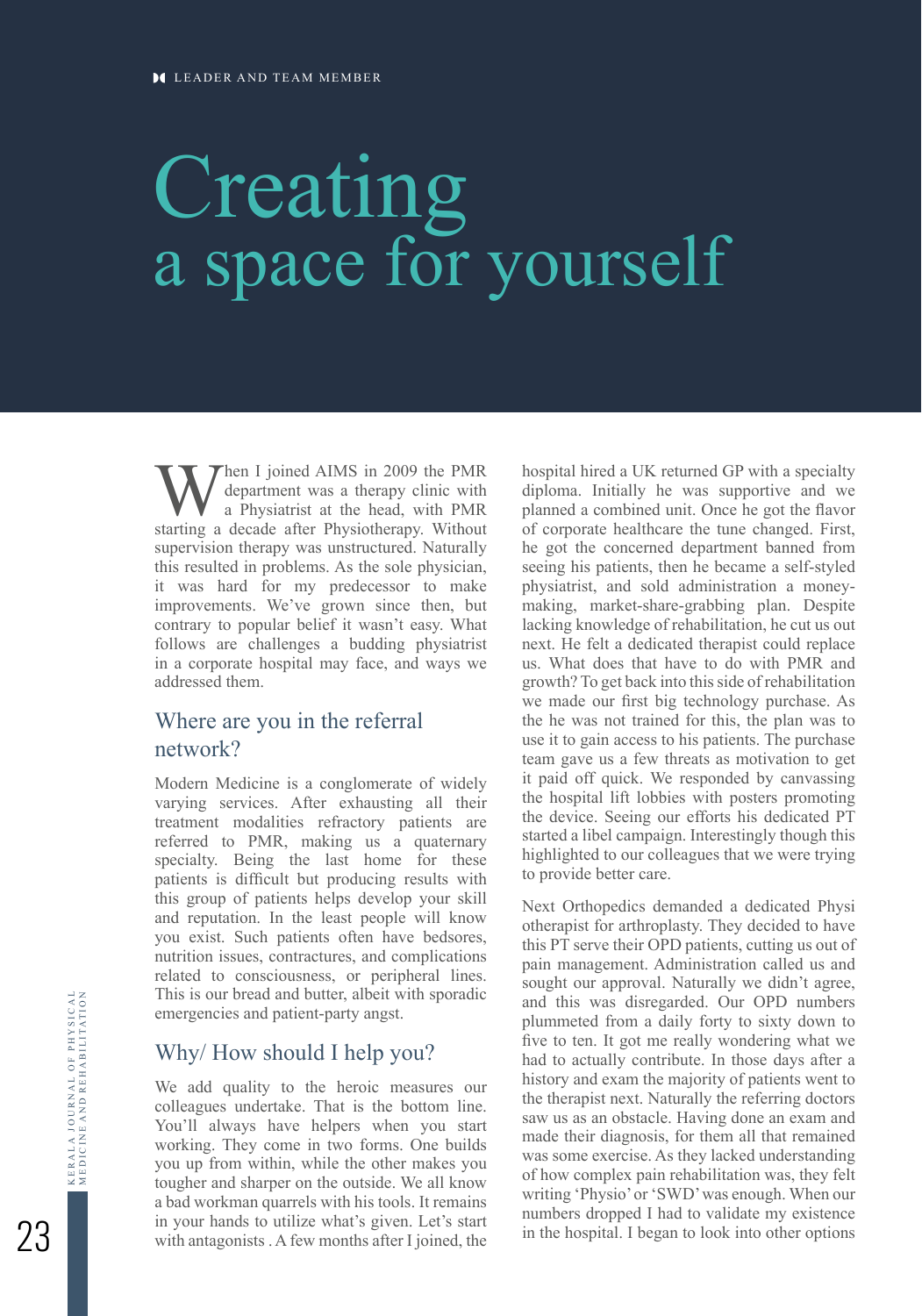to treat pain patients. Reading more changed my entire approach to MSK pain management. Growth is initially painful, but stagnation yields perpetual discomfort.

The drop in OPD numbers raised a red flag though. It resulted in us being summoned to a meeting with superintendant and all the Physiotherapists. All our actions were questioned and care planning devalued. The multi-specialist's PT contradicted everything Surendran Sir said by quoting the latest (skewed) evidence, and made him look inept. Administration conveniently forgot that they allowed all this to happen. The meeting concluded with allowing the therapists individual consulting privileges, rendering Physiatry inert. I left America to serve God in his human form in my Guru's hospital. I never expected to be made obsolete, so I prayed for a solution. What began that day was the process to redeem our department.

It wasn't always doom and gloom though. We had strong support from Neuroscience specialists who had lots of traumatic encephalopathy/ myelopathy and peripheral neuropathy for us. This became the foundation for our inpatient service. I'd known one of the neurosurgeons from childhood, so he would give me support and feedback about patients. Both departments provided the support needed to get our first big device paid off. The real value we added was both as an asset and being no relevant threat. As prayers got answered we began more services. An ashramite from the California branch had been given a new Nintendo Wii with balance board. She asked me if I had a use for it. Opportunity knocks but once, and I pounced on it. A defining moment in care came when I casually picked up a stroke patient from Neurosurgery and made a video of his performance in the virtual reality balance games. What I didn't know was that morning he had been abusive tothe Neurologist when she asked him to walk. His cerebellar stroke left him with vertigo and vomiting resulting in phobia. After playing those games he walked and went home. On seeing the video our Neurologist realized the value of our service and doubled effort to support us. Neurology kept giving us a steady flow of pain patients. From there we started doing trigger point injections, ergonomics and postural analysis.

From the Neurosurgery side I got guidance on how to shape myself into something useful for the hospital. While Neurology was addressing spasticity with oral agents and botulinum, they didn't have time for rehabilitation. My neurosurgeon guide joined me for a spasticity conference in AIIMS Delhi, and prompted me to approach the faculty for training. Eight months later I was in Japan learning surgical interventions for spasticity. On my return we started a spasticity clinic. When adversity strikes people often forget 'Diamonds are a chunk of coal that did well under pressure'.

### What am I missing?

The past HoD of neurosurgery called me one day to tell me about a patient he had. He basically told the family to see Ravi who would do magic and send the patient home walking. He called me and said, 'do whatever you like'. The patient was a respected maths teacher whose recent surgery left him with hemiplegia and neglect. Like it or not every doctor has to hear patient complaints they can't address. Somewhere in that we get a history and exam then make a diagnosis. The remaining problems are written off as psychosomatic and the patient is eventually given a placebo (drug or therapy referral) and discharged from followup care. Sadly many of these complaints can be sorted by PMR, if we get access to the patient. Often sincerity, good bedside manners, a detailed clinical exam, and honesty can get a patient/ family to a better place mentally if not physically.

### What more do you have to offer?

After three years I was tired of being asked why I left medicine to become a therapist. It wasn't the fault of those doctors though.They only connected to us for physiotherapy or braces. While we were doing chemo-neurolysis and trigger point injections more important departments were too, so we were not unique. Hyperbaric Oxygen was one of the first steps to shed that misconception. Being new, many in the department were wary of it. One member scorned the attempt to develop, while the remainder tried to have nothing to do with it. This was perfect! We got a technician to operate it, and began training courses. Underprivileged individuals were trained as attenders. The Bangladesh Airforce sent two doctors to me for certification. For the first time Physiatry was associated with something other than therapy. We've since started a robotic rehab service (without therapist involvement), and more. Find something no one else is doing(with strong scientific value) and grow yourself along this line. The harder it is to learn the less people will imitate you. Getting certified abroad gives you market value.Some will support or rejectyou, but persevere for your patients sake.

### I already do that, so what are you going to add?

Botulinum for spasticity was the domain of a particular department. They would inject blind,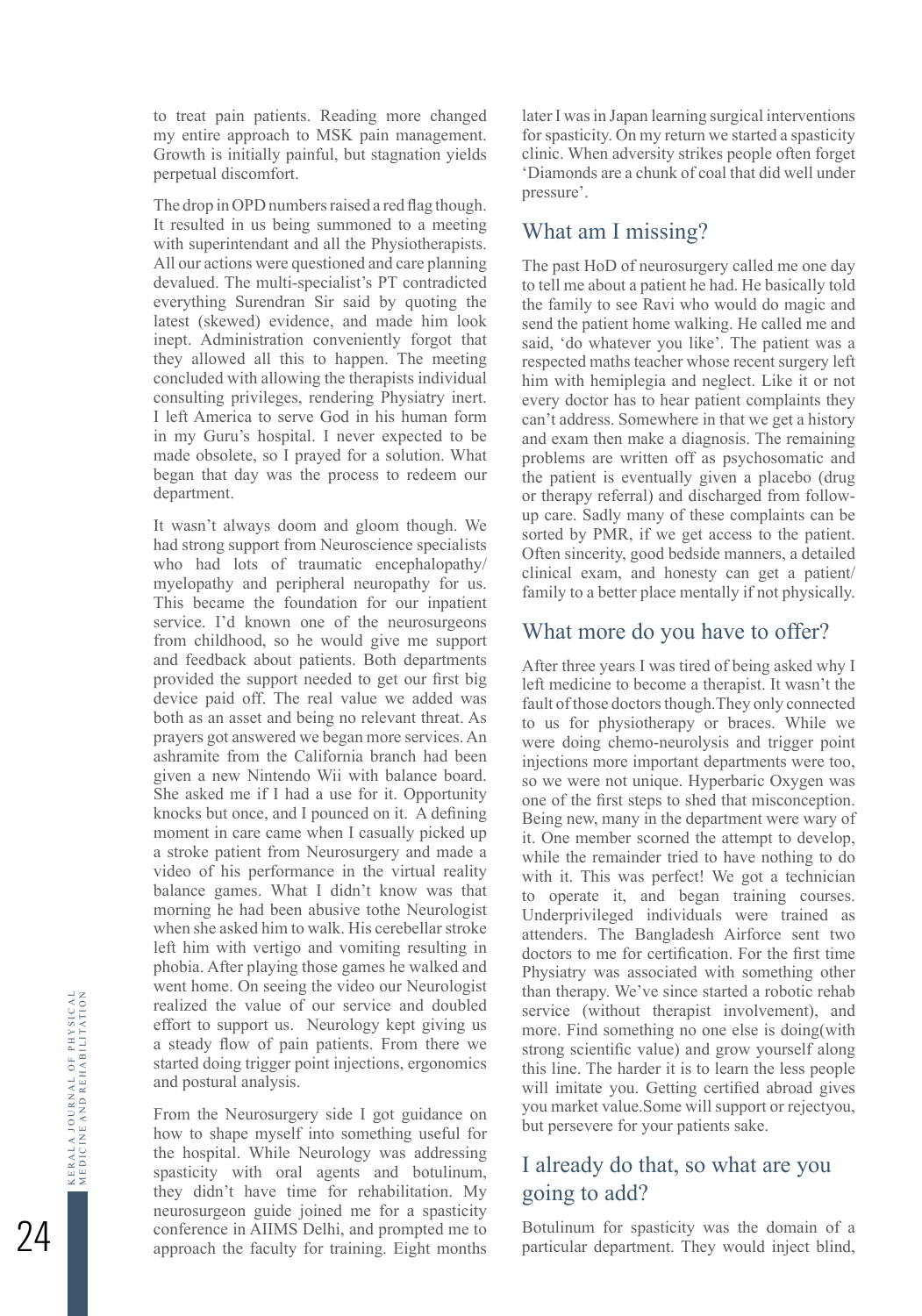and then sent patients outside for therapy. Perchance such a patient came to me. He was a five year old with GMFCS 3 spastic diplegia in apparent equinus. As you know in such cases the gastroc is normal, but the hamstring is not. The injecting doctor sadly didn't, and put 200 units of medicine into the wrong muscle groups without sedation. Along with the patient their savings were traumatized.One of my mentors was hosting a botulinum preceptorship in Bangalore at the time. After he taught me how to do USG guided injections we could scale up the quality our services. Now that department refers botulinum cases to PMR. Children get General Anesthesia so they don't suffer as badly, and PMR gets time in the operating theater. If we improve ourselves for the patient's sake, at least we improve.

No one really wants to see a doctor, so many act as touch-and-go care providers. They are only active when needed. Pain and Neurorehab patients often need maintenance and routine checkups. Being time consuming with little reward, many consultants don't like these cases. Being a nonspecialty department we had limited direct access to patients, so this was a start. Results, good or bad echo back to the referring doctor so tread carefully. Neurology knew about CIC and wanted someone else to do it. We took it up. Need solutions for the non-motor symptoms of PD? Enter Physiatry. Pediatric Neurology wants a life care plan for kids with CP. No problem. Seize the moment and don't let go.

### Do you actually have a treatment plan?

Healthcare has become so streamlined and efficientthat apparently even an advance practice paramedical can manage diabetes.<sup>1</sup> With neuroregeneration it is hard to predict when and how a patient will improve. Often we are left to juggle nutritional needs, bowel, and complications of prolonged in-house stay for a person not fit for home or subacute care. My neurosurgery friend caught me off guard early on by asking me why I had no plan regarding the patient he gave me a month ago. Actually we had done so many things to reach goals set with the family. As he reached them the family would raise the bar and refuse to go home until those too were met. When he met them in the ward and asked why they hadn't gone home yet, they passed the blame to me. In corporate care reputation is important, and one disgruntled patient-party can create a lot of problems. It takes experience to make a comprehensive plan, but a simple approach is to see what the patient needs then set baby steps for them to achieve it. Often allied doctors want details of what will happen in rehab before they transfer a patient. Patientsparty often ask and look for local options. The more details your referral base has the more confident they can be in what you have to offer, hence convince your prospective clients.

### How hard will I have to work?

The amount of effort you'll have to exert is directly proportional to the existing inertia to change. The tricky thing is this is both internal and external. Unlike those in organ/disease specific specialties we have to evolve as people, in order to help others. This is especially true because of field is so vast and poorly represented. Aside from resistance within the department and allied specialties, I found my own attitude was an obstacle at some point. I needed a lot more skills to survive than I learned in residencies. Some days after work, I just didn't feel like reading more. I had to put my needs aside for the patients though. On gaining the knowledge, having the confidence to translate that into good patient outcomes was the next struggle. Fear of the unknown, and insecurity were the burdens to shed. There simply was no value in over thinking past mistakes. The more I did, I'd end up vacillating on negative thoughts that left me dull for the next situation. One asks what they can gain by undergoing such ordeals. You become living proof that no obstacle is insurmountable. The willpower gained can be channeled to help others with activity and participation restrictions improve. That in a nutshell is rehabilitation. 'If you can't walk the walk, don't talk the talk'.

"On the heights, all paths are paved with daggers."2 Physiatry in the corporate world is really tricky, but rewarding. What happened to the other characters in our story? The multispecialist became so power crazy he could no longer be accommodated in our hospital. Ortho tried to have their way with the therapists and got a strong backlash. Their dreams remain and empty shell. The same administrator who had earlier facilitated our downfall later came back to help when support was needed. Being our administrative overseer he saw how much we had done since that meeting a decade ago. Together (using me as the battering ram with him the steering system) we overcame all sorts of obstacles. There were more and still are many attempts to subvert PMR development. What helped was to have a focus and drive at it regardless of what happened. Ensuring patients get the best possible outcome is mine.

25

n.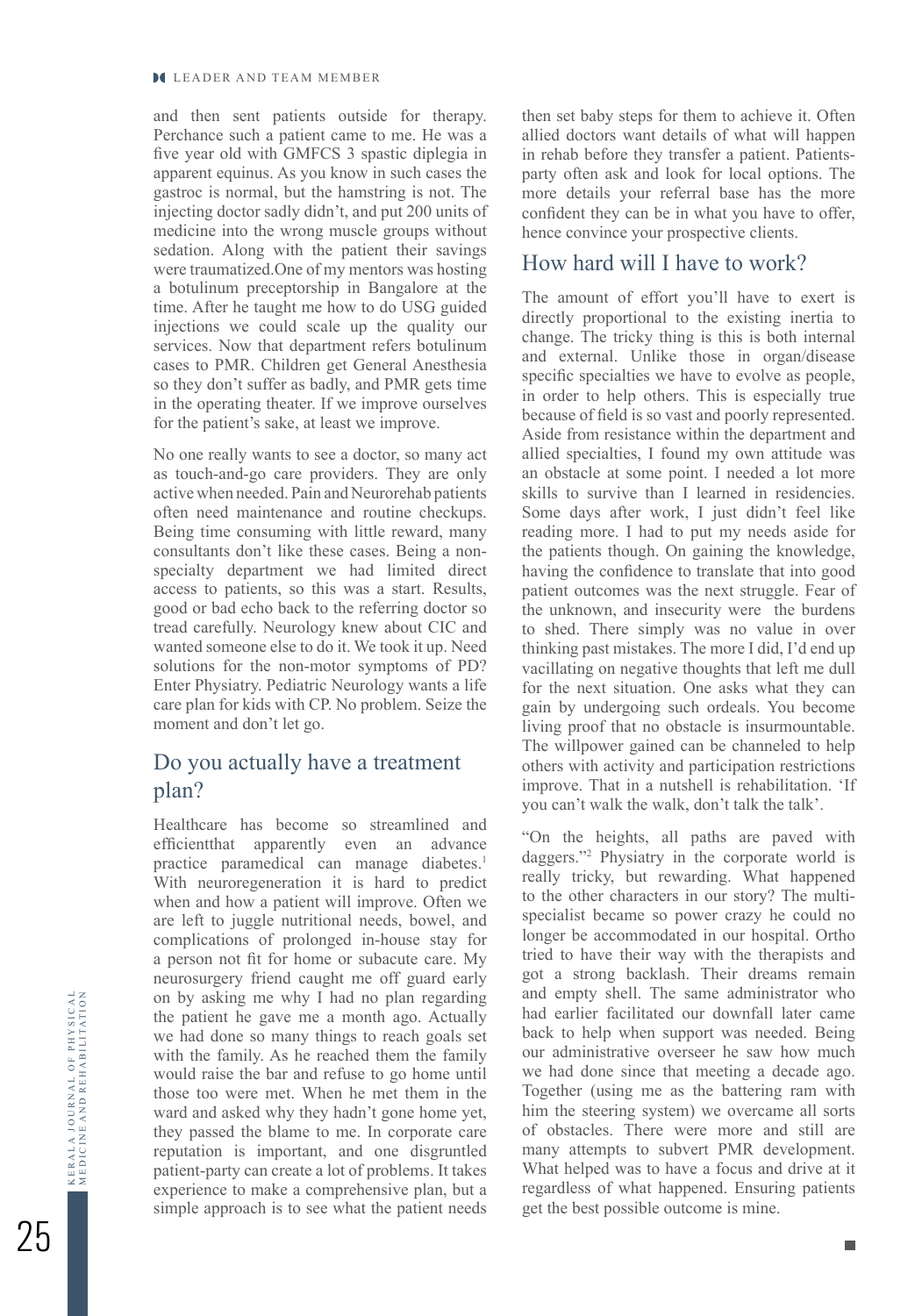# The Viral Run

Running  $\blacksquare$  has spiked, morning, evening and in the night I see more and more people running in my campus, most of them isolate runners. Our own running pack has ceased to run together, "Run your own run" has gone viral!

It's very rare that something can keep us isolated form our own species when we are well, sick, very sick and more so when we are dead. We are going through it now with this viral pandemic. Running might not be a common thread running between us! but one thing is, the void in reality that will one-day swallow us "Death".

Who does not want to avoid the thought or dream of death? Given the awareness of mortality and fear of death, we are willing to believe in more imagined realities /stories/treatments. During these times many who were not looking up, are willing to look up to their own Gods for respite. Life is but a hard bound text book with a firm beginning and end. The initial chapter being written, or I should say drilled with and formed by the teachings, influences and environments of a particular culture or society. The middle chapter are full of ambitions dreams, achievements, adventures and all that's considered Maya! After those busy rough chapter are over, it's time for the last few chapters. Wisdom and experience takes over and we look back at the other chapters to make sense of it, and we do see a lot of it and more, as we move closer to the void that awaits us. So does one become bias in any kind of belief that promises at least some degree of immortality. Yes of course most of us do. These biases have shaped our past and will, the generation next.

Within a century or so we have learnt so much and have gathered immense knowledge. Somethings as simple as, washing hands with soap (one of the best options these days) can help prevent or reduce infections, to a fact that we have technology to freeze (umbilcal) cord blood even before we even take our first gasp and the first photon reaches our retinas, with a hope of technically reaching near the fringes of immortality.

Yet an **invisible** crown (corona : Latin -Crown,  $\blacksquare$ ), as small as few nanometre's  $(1/1000000$ <sup>th</sup> of a mm, most of us cannot even comprehend that size), has been placed on us. A very small piece of chemistry,  $\Box$  a virus (Latin: Virus – Poison  $\gg$ ) seemingly occupying large part of our mind, body and spirit, that has threatened to put the breaks to this roller coaster ride of life.

### Forwards and Backwards:

Imagine if we were in 1970's and if we were in this situation (thanks to globalisations and capitalism our portals to good life and problems) without the internet, connectivity, and the rapid pace of dissemination of information, would our anxieties, expectations and fears been more manageable? Are we reading forwards and moving backwards into the realms of uncertainty?

How much is too much information? What is appropriate information? How much should you panic? Definitely it makes sense to look at the past number, spread patterns and all necessary data. Medicine is a science of statistics, so most forwards on your mobile are backward issues/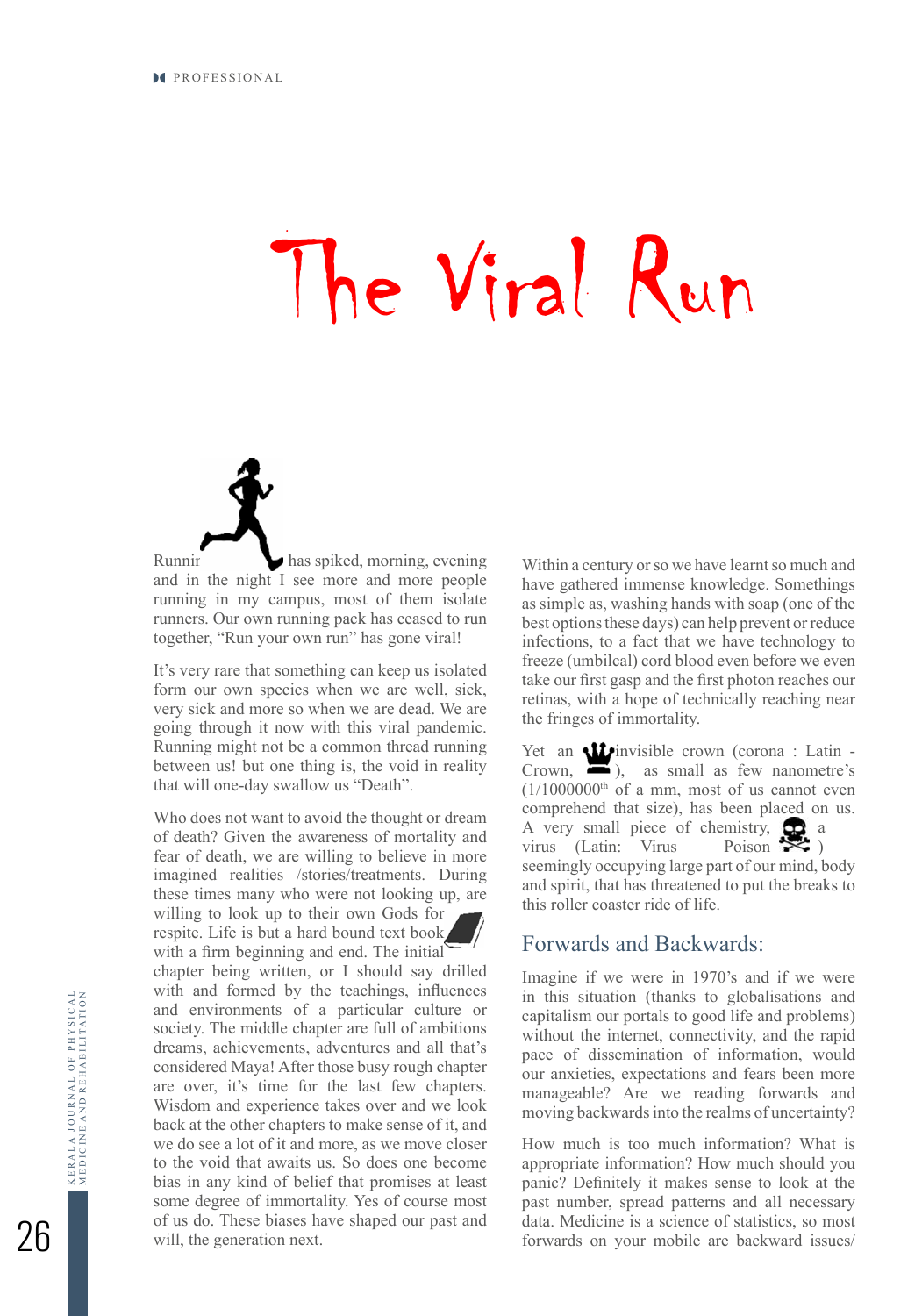data, we literally live-in in the past.

Cases, Clusters, R-0, series intervals, fattening the curve, these are the terminologies that we use to understand from the past the happenings in one place to predict the future in another. We are learning form the Chinese, Korean and Italian models, to see how we can douse this raging fire in other areas. Getting an epidemic or a pandemic after a few regions have experienced it is definitely a luxury, as one can be better prepared and not make mistakes that the previous regions did. Question is, did we learn? Did we underestimate this invisible tsunami? Were we complacent, procrastinating?

Change in behaviour and care for environment probably is the key. In the past 5 decades or so, 60 % of major communicable diseases we have seen are zoonotic meaning, came from animals. This is probably a massive hidden cost of our rapid economic development and globalisation.

We got drunk with the capitalistic free markets and see what has happened. Easy to connect with and understand the severity of the problems form China, Italy and Europe! Post pandemic we might build more walls with tighter restrictions, and give ethnic identity to the virus, but does the bat or the virus know borders or race?

Talking of bats, why are they able to cohabitate with viruses so well, they too are mammals they too live 40-50 yrs. What is their secret? Recent research tells us that one of the reasons could be the fact that they work out heavily (Regular running in our terms) by flying at night foraging for food. This physical activity akin to running has evolved a metabolism and immune system which helps the bats to coexists with the virus without getting into trouble. Its when the virus jumps species trouble starts.

Is there an end? Of course there is one, has to be one. But when…. is anybody's guess! Today's is primarily but not merely a health issue, it does come with a big baggage, one that might be challenging to carry. What is visible at present is lock downs, panic buying of goods, medicines and Panic selling of stocks and shares. What stealthily follows is looming, contracted quarter's, growth figures, stimulus package, poor head room for fiscal deficit, and inflation. These are a sure recipe of some challenging times for a most of us, irrespective of our socio-economic strata. At least, can we get aware and ready to face that?

A lot is not lost yet! what we need to do is stay calm, positive, control the panic, contain our greed and abide by the reasonable social distancing measures, to keep Running.

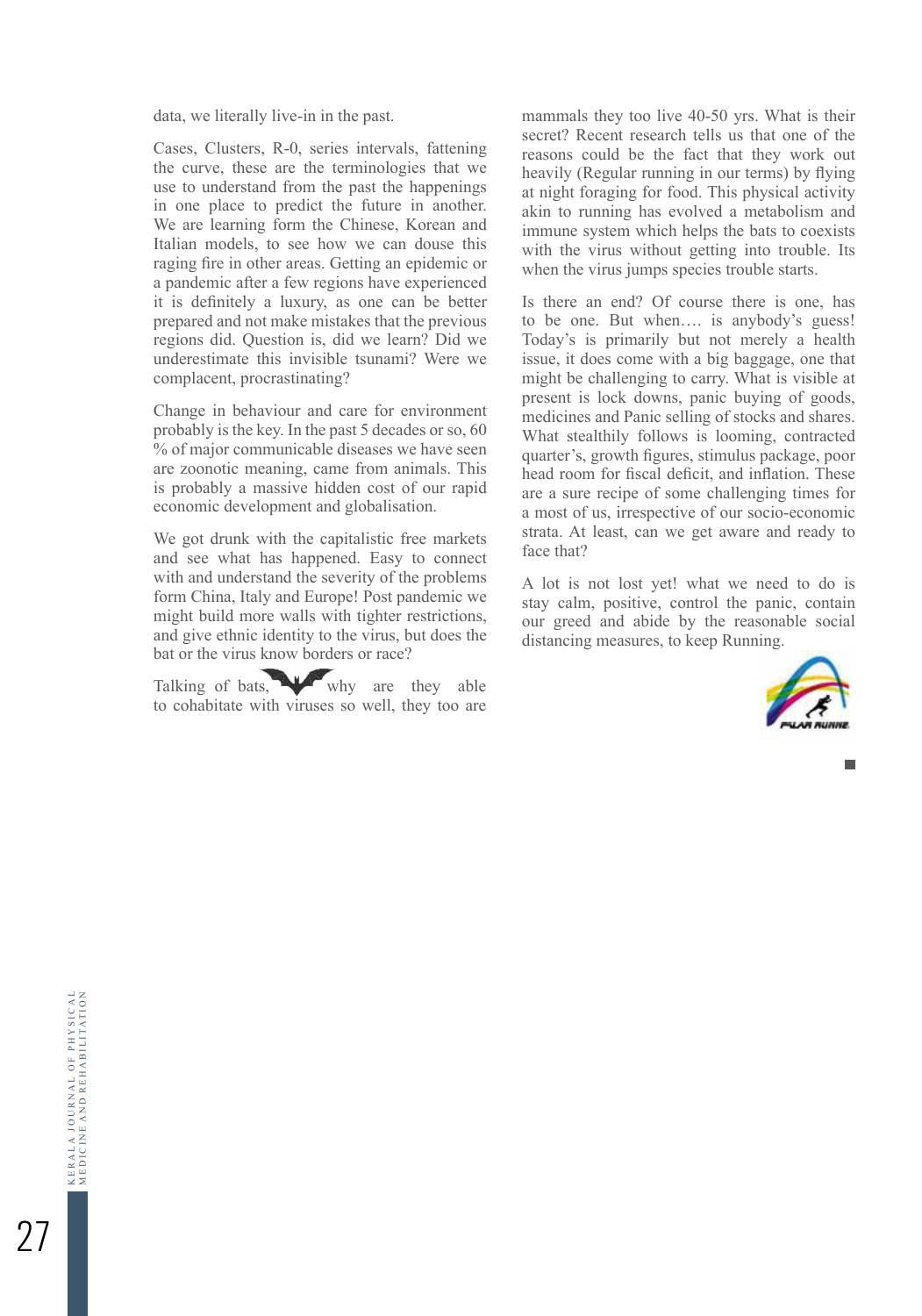## Tele-rehabilitation experiences

Dr Ravi Sankaran Associate Professor, Amrita Institute of Medical Sciences

The U.S. of the Matsapp group is an interesting<br>place to watch flight of ideas get shot<br>down. Recently a member started<br>a thread on about how there is no scope for place to watch flight of ideas get shot down. Recently a member started a thread on about how there is no scope for doctors in the digital future. Some members took the bait responding with emotions devoid of facts, and the flames petered down in a day. Both sides missed the reality that this is a tool for future doctors. In every age a new technology emerges, and the imaginative wonder if humans will be rendered into artifacts by it. Somehow Armageddon doesn't happen and life goes on, albeit in a modified fashion. I tried out telehealth over the past year, and wanted to share my experiences. Everything I say here has been said by US physicians currently working regularly with tele-health, and also in the KJPMR January 2020 article 'AI and PMR'. The purpose of this article is simple. I want to show you the good and bad of tele-health.

### Case of the Noisy Neck (repetitive strain injury)

### *Modality : Email*

History- 44 y/o male programmer, sits 8-12 hours

a day crunching out code, has neck pain for 3 months, now worse for 1 week to the extent he can't sleep.

What I normally do: Get a detailed history, examine PNS and MSK, then posture, get a VAS pain rating (8), palpate trigger points, document their site and number per quadrant, check BMI and make a treatment plan accordingly

What I did differently: After I got the history, he sent coronal and saggital standing photos. He provided a detailed history of ergonomics, picture of his back he marked with the most painful areas, and a VAS score for pain. As I couldn't do more I asked him to get Voveran 75mg BD for a week, and start with simple stretches to improve his flexibility.

Follow up 1: VAS 4. He found a PhD therapist in youtube who taught exercises. He asked permission from me to do them. Why? The therapist cleverly has a liability disclaimer before showing the same, and a shirt saying 'Trust me, I'm a doctor'. It leaves the patient in a quandary. While the advice should be solid, it's not been optimized for him. He is now forced to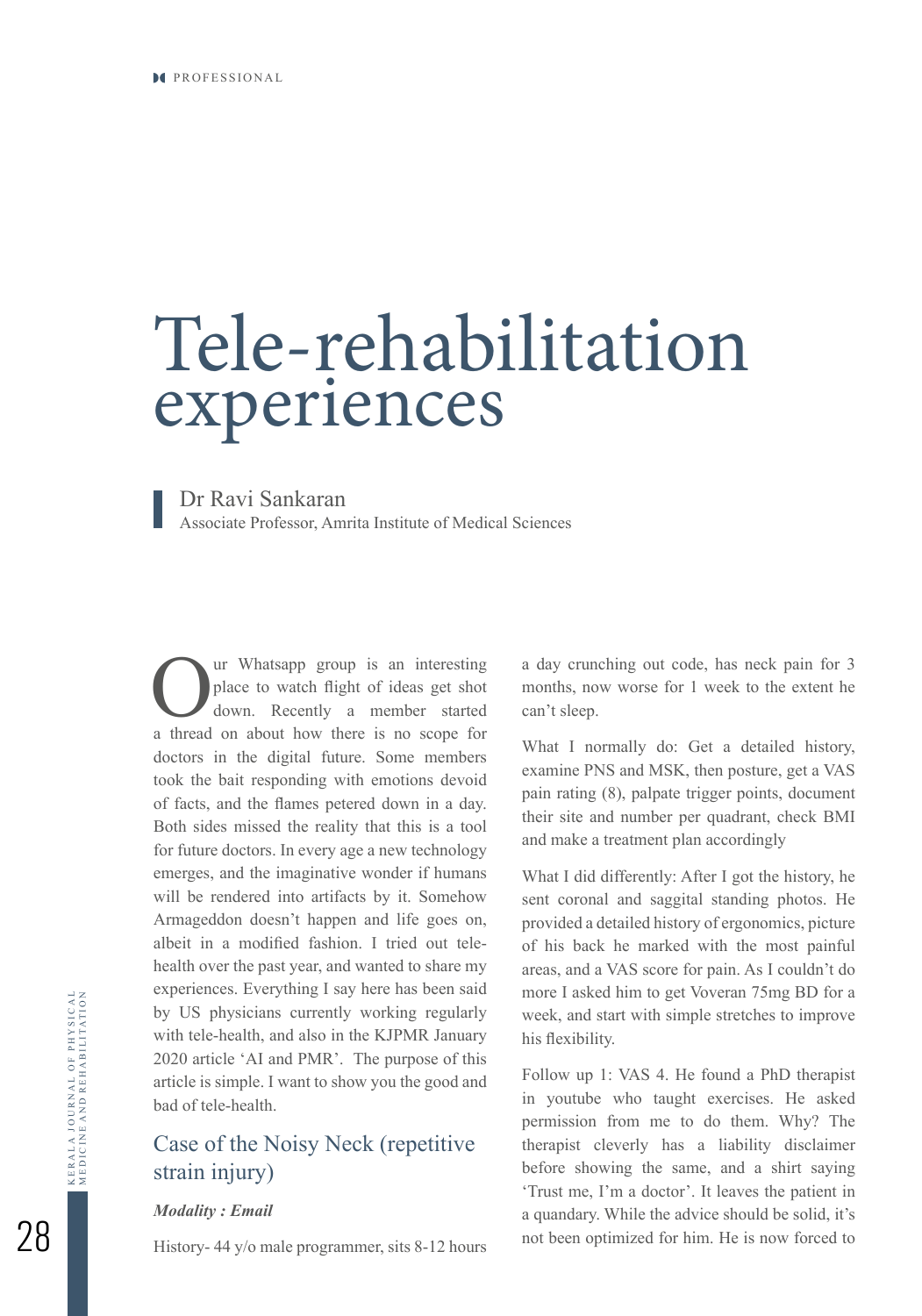experiment or approach a healthcare professional with doubts. Most look and it's not PMR they seek.

Follow up 2: VAS 1, had done exercises for a week and felt better

Outcome: Pain resolved in 8 days, and he went back to doing the things that created his pain in the first place. The only difference is he now has a program to correct the postural deficits I could target.

What was good/ bad: Part of educating a pain patient is to inform them of the 5kg weight deforming their spine (the head). Showing them the effect of head posture communicates this. This is a problem when online. It's hard to determine which non-routine labs and imaging is worth asking for. Though an affording patient may oblige, it isn't right. If he needed a trigger point infiltration to improve, there is no way I could do this.

### Case of the Gnarly Knee (recent weight gain with posture issues)

### *Modality: Whatsapp chat*

History- 37 y/o male who recently started a distance education program. He sits 15 hours a day in computer chair with his legs wrapped around the chair pylon. He stopped running and has gained 10kg. Has a pain (VAS 9) in the lateral side of R Knee with stairs. He says the whole problem is his Lateral collateral ligament damage, but has no clear history to support how this happened.

What I normally do: aside from what I mentioned previously, look at how weight gain distribution pattern affects stance and swing phases of gait, and of course local exam with varus/ valgus instability testing

What I did differently: I really couldn't do the extra things above. This was very unsatisfying. He did have a popliteal angle of 90° though, so I based treatment around that. He had a flatback posture which corroborated with the previous finding. This indicated the problem was also rostral.

Follow-up 1: compliant with exercise, VAS 4, no more pain with stairs, added a tabata program to reduce his weight

Follow-up 2: VAS 1, lateral knee pain gone and he can do 30 burpees without pain and can run. Still has lateral knee pain VAS 1 at times.

Follow-up 3: VAS 0, start gluteal bridges to stretch out a tight rectus femoris. As I couldn't palpate this I'm still unsure if this is the right direction. I signed off on the case at this point.

Follow-up 4: Patient went back to running, lost weight and started all sorts of Plyometrics. His knee pain came flares up rarely but is intense when it does. At this point I told him I need to get hands on and have an MRI. He plans to come up soon.

What was good/ bad: He was convinced he had ligament damage. Counseling him would have been easier if I could put my hands on him. Regardless the pain significantly reduced at the first follow-up so he became convinced anyway. I don't like to practice like this though. I need objective evidence with my own subjective inputs to formulate a plan. Luckily things worked out. Again labs and imaging are an issue. Without examining I can't fully understand the lateral knee pain. Now he knows it too, but is able to do his ADLs and stay fit.

### Case of the Stagnant Stroke (post stroke palliation)

### *Modality: Zoom conference call*

History: (provided by son sitting with me, and PT on the patient's side) 65 y/o male with CKD, HTN, and dense L MCA stroke 9 months ago. Has R hemiplegia, aphasia, and is max assistance for all ADLs. He had a recent breakthrough seizure related to constipation and UTI. With a higher dose of anti-epileptics he is less responsive than usual. He still has a RT for feeds and communicates yes/ no with hand gestures. The son mentions he couldn't get a senior therapist, so he got a young one with a gold medal instead.

What I normally do: After FIM and ICF I sat with the family and plan out goals. The son wanted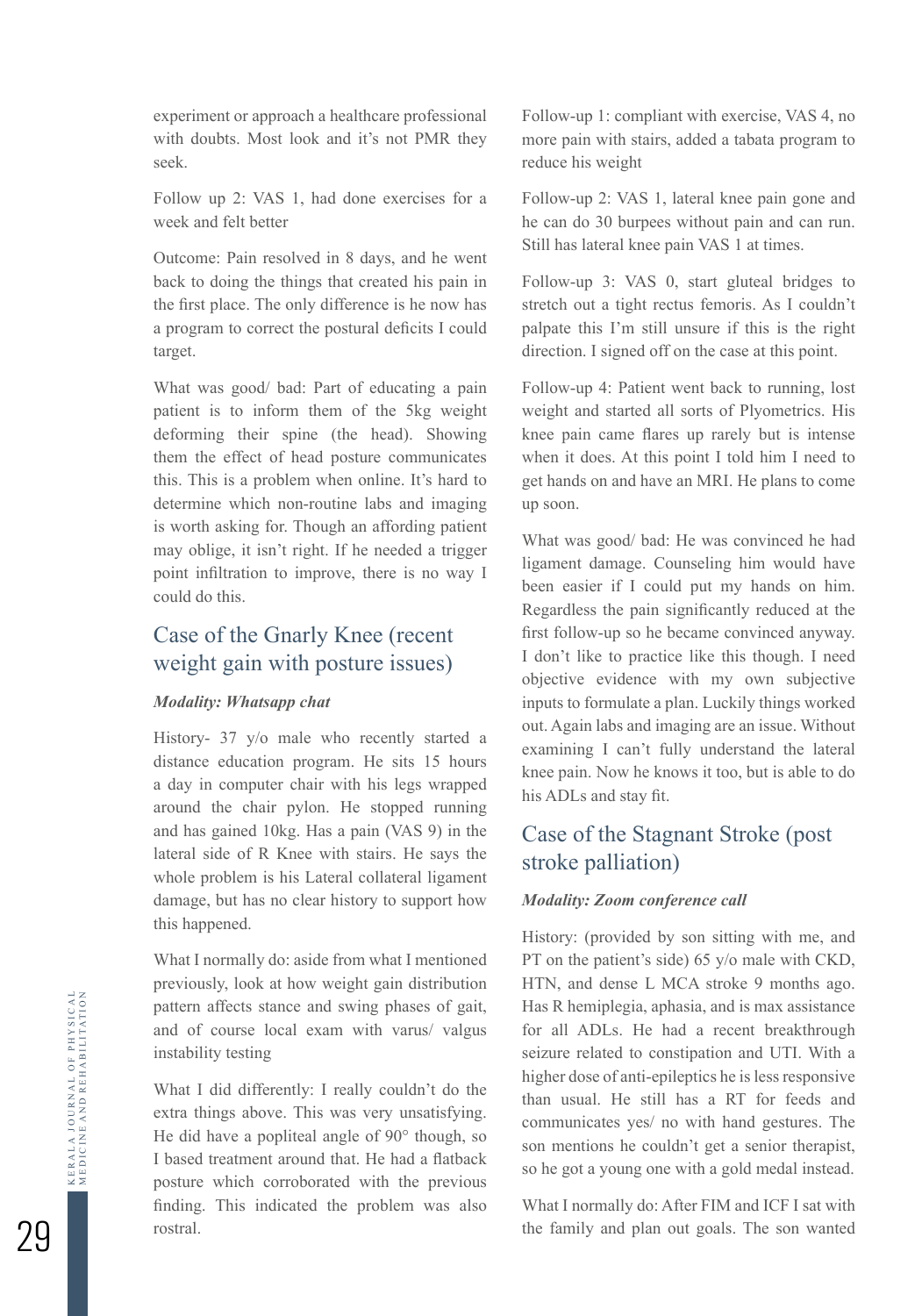him to walk to the bathroom with assistance and go to the verandah. To plan that we need the Brunnstrom stage and the Modified Ashworth Scale.

What I did differently: Sadly our gold medal therapist didn't know what these measures were and kept telling me there was no contracture. She was correct, but was unable to detail the hypertonia preventing her from moving his limb freely. Finally I had the son explain the definitions of each stage in Gujurati, let her pick which it was, and confirmed via video. We set goals of shifting to a bedside commode and progressively increasing his step count weekly with a pedometer. He had MAS 2 hypertonia from what I could tell, but we avoided antispastic oral agents as he was already constipated.

Follow-up 1: The son contacted me after 5 months. His Dad was persisting as he was before albeit without constipation, UTI's or seizures. In a relaxed state he could more his knee into extension while seated, but when he was alert and active the spasticity kicked in fully. I couldn't advise more without getting hands on, so I tried teaching active assisted range of movement.

Outcome: No idea. This still bothers me when I remember it.

What was good / bad: Having a therapist who doesn't know the basic measures isn't a problem, until this situation comes up. Here it was like being blindfolded and wondering if you are being misled. Patients don't benefit here. Not being able to do the MAS was a problem also. If he needed botox, planning is a problem.

Case of the Wobbly Walker (Cerebral Palsy)

### *Modality: Skype telecast*

History: 13 y/o male with spastic diplegia. He wants to play football with his friends. Has been doing PT for 5 years and wants to know if more can be done (from pediatrician and physiotherapist)

What I normally do: Determine GMFCS, GMFM-88, MAS, all the special tests to localize muscle problems, do an observed gait analysis, categorize per Rodda's classification then chart expected gains using GMFM-88

What I did differently: video based gait and spasticity assessment

Outcome: lost to follow-up

What was good/ bad: Being 13 and GMFCS 3, he wasn't going to start playing football. The goal of care at this stage is to prevent decline. Neither the doctor nor therapist could explain the MAS, or do the special tests. On asking them to show what therapy was going on, the response was a lot of ambiguity. When I asked specific things the answer was always a yes, even when the answer was clearly no.They repeatedly asked if he was going to start walking normally. The problem is every therapy has a limit. Done well it should yield a result. None of those signs were present in the tele-exam that day. This means either the spasticity was not being controlled well, or exercise was not all they agreed it to be. I guided them on an exercise program, and clarified the expected minimum gains in a one month window. If he wasn't better, then we would try a trial of Baclofen at follow-up.

### *Case of the Floppy Face*

### *Modality: Whatsapp video chat*

History: 53 y/o male reports the L side of his face droops for the past 14 years. Someone else pointed it out and told him to see Neuro. They promptly referred him to me 'for the needful', after ruling out Bell's palsy etc.

What I normally do: have them activate individual and en-mass facial muscles then plan exercises

What I did differently: video based version of the same

Outcome: He has received three reminders so far and is noncompliant.

What was good/ bad: Luckily I know him personally so when quarantine ends I will meet him in person and reassess. So far I doubt his compliance. Lack of exam left me dubious if I missed anything.

### **CONCLUSION**

In my opinion telemed for PMR has been weighed and found wanting. If I can't get hands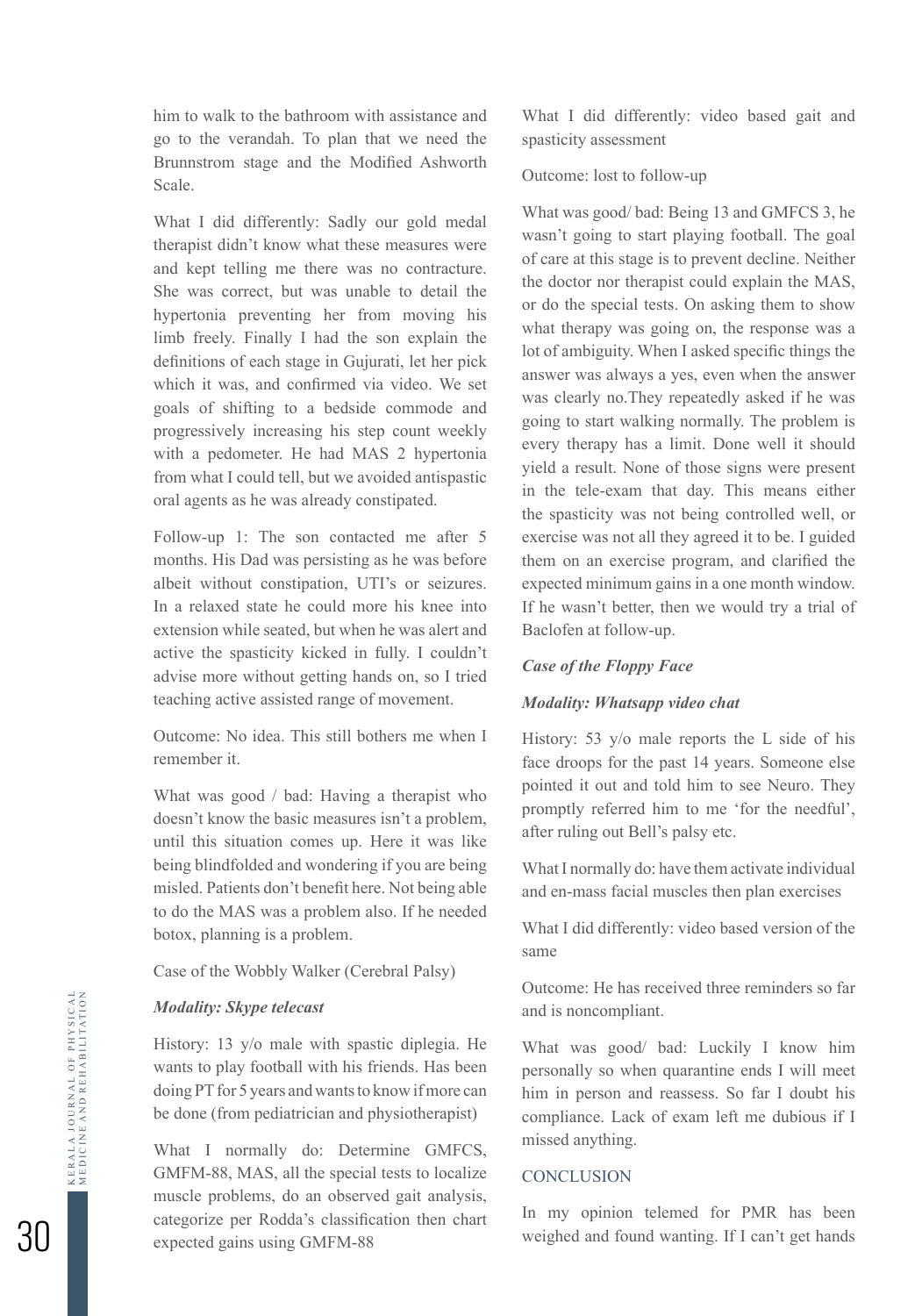#### **M** PROFESSIONAL

on with a patient, it is not Physiatry. There are so many confounding factors that a physical exam remedies, there is no substitute for it. Many US physicians are turning to tele-health regardless. Most of their work though is follow-up on lab work and tracking non- MSK/ non-Neurological recovery. Its natural they lean to this service. This of course is a problem for us and surgeons. As it is some see PMR as an obstacle to direct therapist access. If physician work goes online while we insist the patient still to come to us, we will be perceived as redundant. Virtual Physiotherapy has been recently validated as equal to real-time care<sup>1</sup>. If the whole industry moves towards online we should find a way to keep up.

Having analyzed posture repeatedly for 13 years it's easy to pick up on subtle clinical findings and make a custom plan. Regardless nothing compares to face-to-face for counseling. Looking for the stigmata of gout or psoriasis can't be done no matter how many megapixels your camera is, simply because you need the intuition to look in the scalp. Neuro-rehab is just too complex to try over a video chat, unless you want to selectively target small issues at the expense of the bigger picture. At the 2019 Congress of the International Society of VascuIarized Composite Allotransplantation, Dr Vijay Gorantla discussed implanted sensors for oxygen content after hand transplant surgery. With these he could identify the exact area of ischemia down to the branch blocked, from the convenience of his phone and the patient at their home. He also mentioned implanted microchips as drug trackers which pick up selenium in tablets to track drug compliance. This is how far remote healthcare has come.

Last year a Swami who looked really unhealthy immediately after discharge met me in OPD one day. I knew something was wrong, but wasn't sure what. He was dead the next morning, Myocardial Infarction. You can't grow professionally without that kind of contact. How do you do Waddell signs for malingering in pain patients? The issue is lost bedside exam skills. A PG degree or fellowship doesn't make one a great doctor. Repeated exam, making mistakes, owning them, and learning from them, does. This is how we wrap our mind around the issue. We risk losing this opportunity in tele-health. For complex diseases we need to find out clues to other diagnoses. This means we need to see them in person frequently. As symptoms progress, our differential diagnoses wax and wane. No physical exam test is 100% perfect, regardless it is a way to form and rule out likely etiologies.

Aside from miscreant neighbors healthcare is another big headache for every government. Being the dominant form of healthcare the burden of the masses falls on us first. Naturally India doesn't meet the golden ratio of Doctor: Patient that Western countries set up. As a result we have other healthcare providers slowly being legalized to prescribe our drugs. With tele-health rural areas can be covered and e-prescriptions issued directly to the pharmacist. The next decades may have current young adults not coming to brick and mortar offices. The media will play this up to a good degree, and following decade will have horror stories of wrong/ missed diagnoses. The pendulum momentum towards e-health will diminish and a balance between online care and face-to face meetings will be set. This is a good thing, but only if you are part of it.

So how about that Healthcare Apocalypse everyone is worried about? As long as something has a value, it will persist. Accessibility facilitates that persistence. Our value can be lost as follows: when patients don't want to directly see a physician. or the day a patient is sent to the lab or scanner before a history and exam. Sensible humans will have to prevent this from happening.

1. https://www.healtheuropa.eu/virtualphysiotherapy-is-just-as-effective-as-inperson-treatment/101579/

 $\mathbb{R}^2$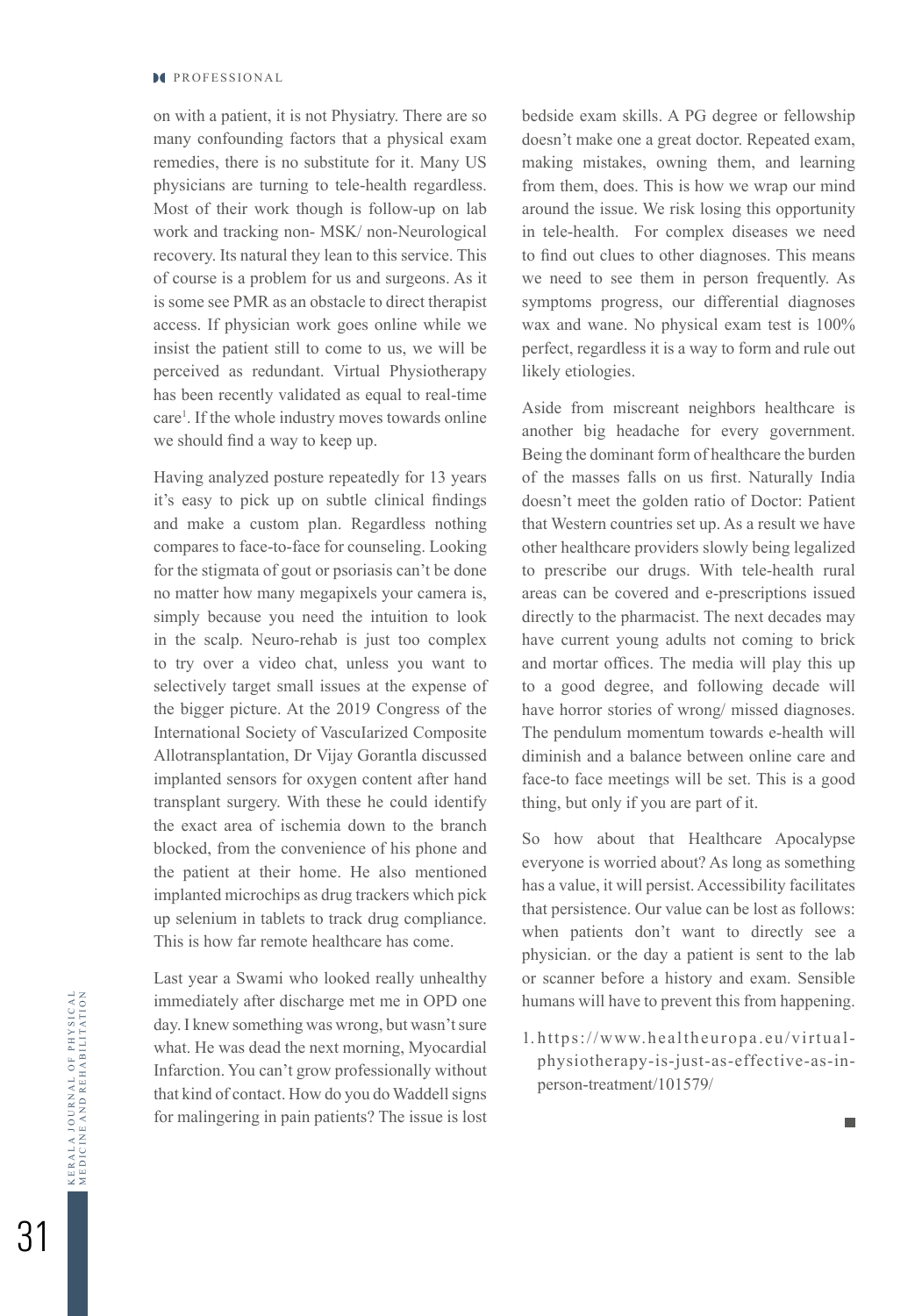- 1. Intermediate Diabetes Outcomes in Patients Managed by Physicians, Nurse Practitioners, or Physician Assistants George L. Jackson GL, Valerie A. Smith VA, Edelman D
- 2.Jordan R, The path of daggers, Wheel of Time book eight

### **QUIZ 2**

- **1. Scientific evidence for the efficacy of vestibular rehabilitation is abundant in which of the following conditions?** (a) Unilateral peripheral vestibular disorders (b) Central vestibular disorders (c) Bilateral peripheral vestibular disorders (d) All of the above (e) None of the above
- **2. In vestibular rehabilitation, \_\_\_\_\_\_\_\_\_ is the process by which symptoms are decreased through repeated exposure to provocative stimuli?** (a) VOR adaptation (b) Habituation (c) Sensory substitution (d) CRT
- **3. \_\_\_\_\_\_ is characterized by the prolonged sensation of swaying, rocking, and/or bobbing often triggered by sea travel.** (a) BPPV (b) Meniere's disease (c) MdDS (c) Vestibular neuronitis
- **4. It is well documented that BPPV can be treated successfully with the correct application of \_\_\_\_?**  (a) Habituation (b) CRT (c) VOR adaptation (d) Sensory substitution
- **5. The VOR is an important \_\_\_\_ vestibular reflex affected by stimulation of the semicircular canals that creates con¬jugate eye movement of equal and opposite direction to the movement of the head.**  (a)  $3$ - neuron (b)  $2$ - neuron (c)  $4$  - neuron (d)  $5$  - neuron
- **6. The retina of the eye has \_\_\_\_\_ basic components?** (a) 4 (b) 8 (c) 2 (d) 5
- **7. Because vision provides some \_\_\_\_ of human sensory input used in interacting with the environment, vision rehabilitation may address a wide variety of activities from watching television to colourcoordinating clothing, using smartphones and tablets, preparing meals, and interacting socially.**  (a) 50% (b) 70% (c) 60% (d) 80%
- **8. Age related macular degeneration affects the \_\_\_\_ field of retina, while early-stage glaucoma affects the \_\_\_\_ field of retina.** (a) Peripheral, central (b) Upper, lower (c) Medial, lateral (d) Central, peripheral
- **9. The earliest symptom of Diabetic retinopathy is?** (a) Headache (b) Increased lacrimation (c) Scotopsia (d) Blurred vision
- **10. \_\_\_\_\_\_\_\_ is the term used in rehabilitation of visually impaired individuals to restore independent travel in their environment, and the white cane has become synonymous with such travel?**  (a) Near vision activities (b) Habituation (c) Orientation  $\&$  mobility (d) Sensory stimulation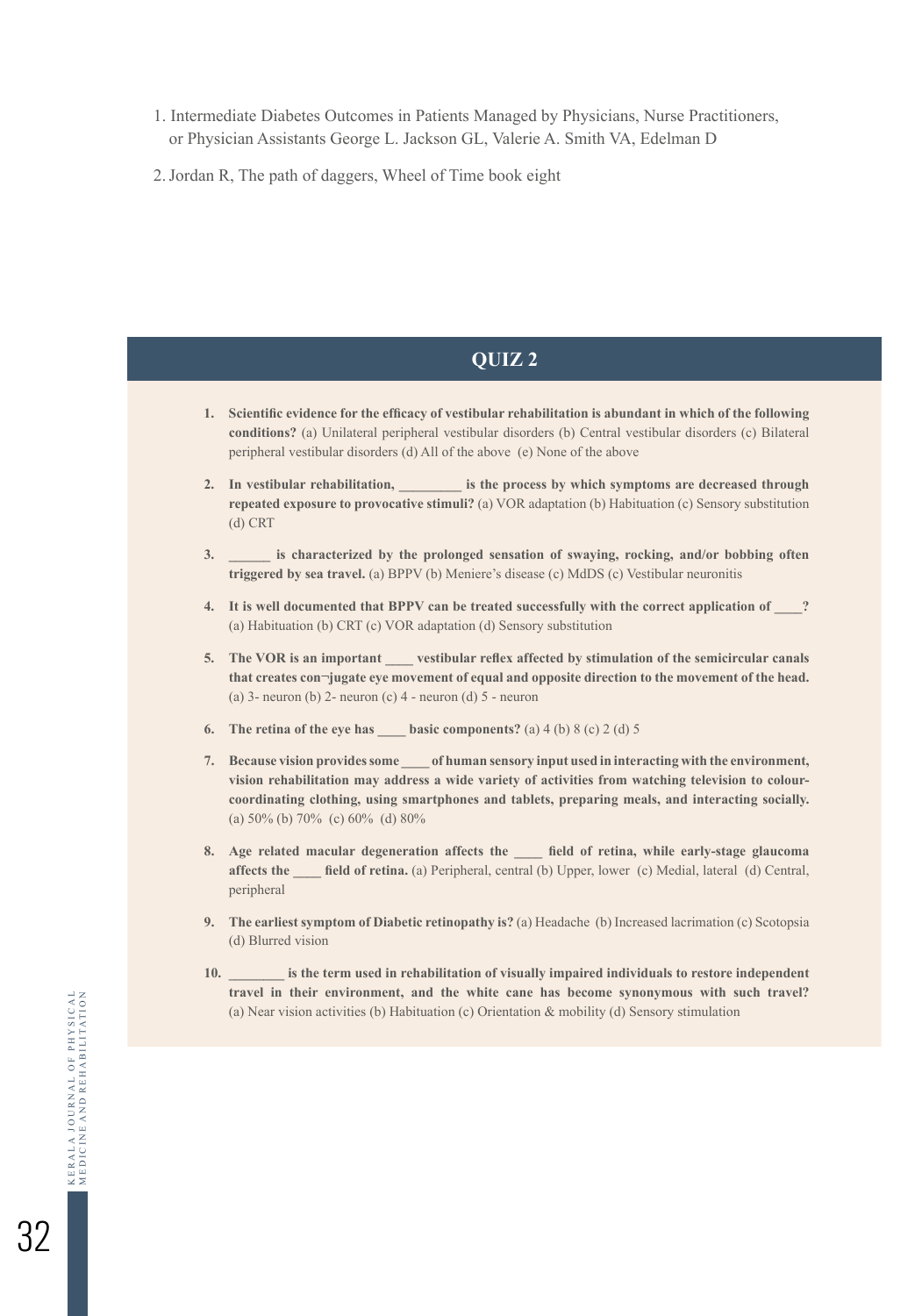### **KEY**

### 1. (a)

There is sparse evidence supporting the benefits of vestibu¬lar rehabilitation in patients with most forms of central vestibular disorders.

Furthermore, patients with central vestibular disorders are noted to progress at a slower rate than those with peripheral disorders and thus require more time for optimal rehabilitation results.

Conversely, there is abundant evidence of the efficacy of vestibular rehabili¬tation for patients with unilateral peripheral vestibular disorders.

2. (b)

Habituation is the process by which symptoms are decreased through repeated exposure to provocative stimuli.

A peripheral vestibular lesion can create a sensory discrepancy caused by unequal vestibular inputs from the vestibular labyrinths.

Repetitive movement may reduce this asymmetry of vestibular input.

3. (c)

The central ves¬tibular disorder of mal de debarquement (MdDS) is characterized by the prolonged sensation of swaying, rocking, and/or bobbing often triggered by sea travel.

4. (b)

Of the various vestibular rehabilitation interventions, the most notable in effectiveness is canalith repositioning treatment (CRT) for BPPV.

The maneuver involves sequential head/body positions, with each posi-tion maintained for at least 30 seconds or until no nystag¬mus is observed.

5. (a)

The VOR is an important 3-neuron vestibular reflex affected by stimulation of the semicircular canals that creates con¬jugate eye movement of equal and opposite direction to the movement of the head.

The VOR allows for stabiliza-tion of the image on the retina, leading to clear vision when the head is moved.

The gain of the VOR is the ratio of eye velocity to head velocity. The ideal gain in a normal patient is 1 : 1.

A vestibular disorder can result in decreased gain in the VOR, which in turn would result in a blurred image when the head is moved rapidly.

6. (c)

The retina or receptive surface of the eye can be considered, in a simplistic sense, to have two general components: the fovea, which provides greatest acuity, and the periphery, which provides orienta-tion information. The fovea, although small in area (com¬prising only about 1% of the retina) is disproportionately represented in the visual cortex

(cortical magnification) allowing for resolution of fine detail; hence its importance in near tasks such as reading).

The approach taken in vision rehabilitation is func-tional restoration of the capacity to perform activities of daily living.

Restoration of reading ability and indepen¬dent mobility are the two most frequently addressed func-tions.

 However, because vision provides some 70% of human sensory input used in interacting with the environ-ment, vision rehabilitation may address a wide variety of activities from watching television to colour-coordinating clothing, using smartphones and tablets, preparing meals, and interacting socially.

It is therefore not surprising that visual impairments negatively affect quality of life84 and that rehabilitation improves quality of life.

8. (d)

9. (d)

Diabetic retinopathy (DR) is a complication of diabetes that occurs when diabetes damages the blood vessels or results in new vessels forming in the retina.

As DR progresses retinal bleeding may cloud vision and lead to damage of retinal cells, causing scotoma to form. DR may cause total blind¬ness; however, early detection and treatment lessen this risk.

Age-related macular degeneration (AMD) creates a loss of central vision, which primarily affects near visual tasks such a reading. There are two forms of this disease:- Dry AMD & Wet AMD

Dry AMD, like the wet form, causes loss of retinal receptors in the macula; however, effective treatments are not available and vision is progressively lost, although total blindness does not commonly occur.

Glaucoma is a complex of diseases and the risk to vision varies by type; every type damages the optic nerve, interfer¬ing with visual signals from the retina to the brain. Treatment depends on type, and untreated or unresponsive glaucoma may result in total blindness.

#### $10.$  (c)

In low-vision settings, reading rehabilitation is one of the most common patient requests and it has been shown to improve reading ability.Reading rehabilitation usually includes one or more devices as well as training in their use. Optical magnifiers have historically been important because they are low cost and portable. More recently, electronic devices including both portable and desktop closed-circuit television systems have become widely used.

Orientation and mobility (O&M) is the term used in reha¬bilitation of visually impaired individuals to restore inde¬pendent travel in their environment, and the white cane has become synonymous with such travel.

<sup>7.</sup> (b)